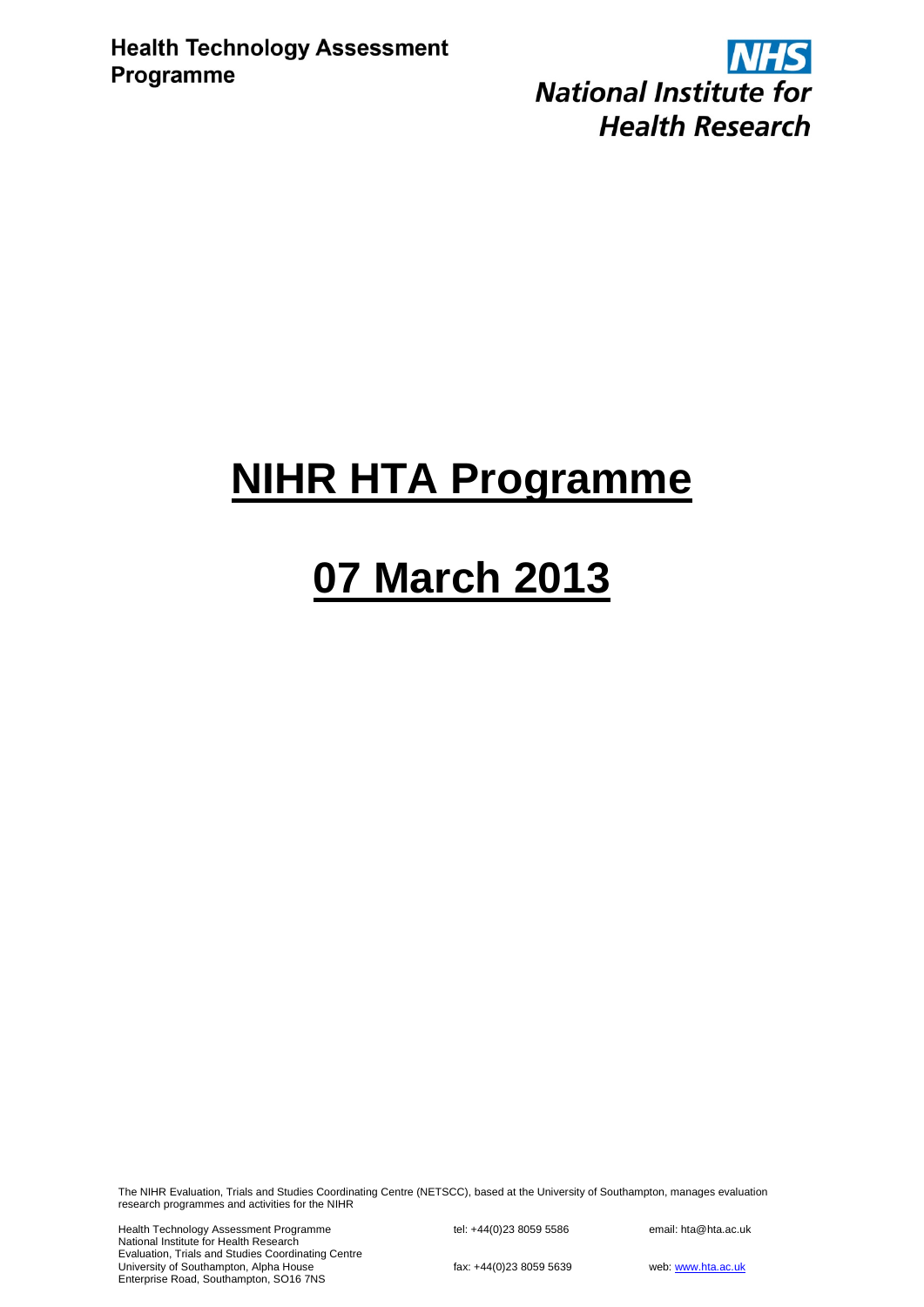## **1. Project title**

The effectiveness, acceptability and cost-effectiveness of psychosocial interventions for maltreated children and adolescents: An evidence synthesis

## **2. Aims and Objectives**

## *Aims*

To provide an evidence synthesis of the clinical effectiveness of psychosocial interventions, relevant to the NHS, for the treatment of maltreated infants, children and adolescents. The synthesis will take a developmental perspective, considering the implications of maltreatment for children at different ages, and in different contexts (family, out-of-home placement, clinic etc).

## *Primary objectives*

- i) To provide a comprehensive overview of the current state of evidence pertaining to the wide range of psychosocial interventions available for the treatment of maltreated children.
- ii) To identify interventions most likely to be suited to maltreated infants, children and adolescents of differing ages, types of maltreatment profiles and in different settings.
- iii) To review and, where possible, to synthesise the cost-effectiveness evidence for interventions used to address the adverse consequences of maltreatment.
- iv) To examine the acceptability of the available portfolio of psychosocial interventions to key stakeholders, including children and adolescents, therapists, and other service providers.

## *Secondary objectives*

- i) To identify barriers to the delivery and implementation of those interventions that have most empirical support, and factors that facilitate their adoption.
- ii) To identify, from the perspective of key stakeholders including children, young people, the NHS and NICE, research priorities around interventions for this vulnerable group.
- iii) To provide information in a form relevant to, and suitable for, NICE guideline development.

## **3. Background**

## *3.1 Maltreatment*

Maltreatment has been defined as any act or series of acts of commission (physical abuse, sexual abuse, emotional/psychological abuse) or omission (neglect) by a parent, caregiver or other person that leads to harm, the potential for harm, or threat of harm to a child (up to 17 years). Children may be maltreated within the family, in an institutional or a community setting. The perpetrators of abuse are usually known to them, but they may be strangers. Whilst most maltreatment is attributable to adults, child to child maltreatment is also a concern. Some forms of maltreatment can take place on the internet. Detailed definitions can be found in a number of guidelines $1-4$ . Briefly:

*Physical abuse* may involve hitting, shaking, throwing, poisoning, burning or scalding, drowning, suffocating, or otherwise causing physical harm to a child. Physical harm may also be caused when a parent or carer fabricates the symptoms of, or deliberately induces, illness in a child.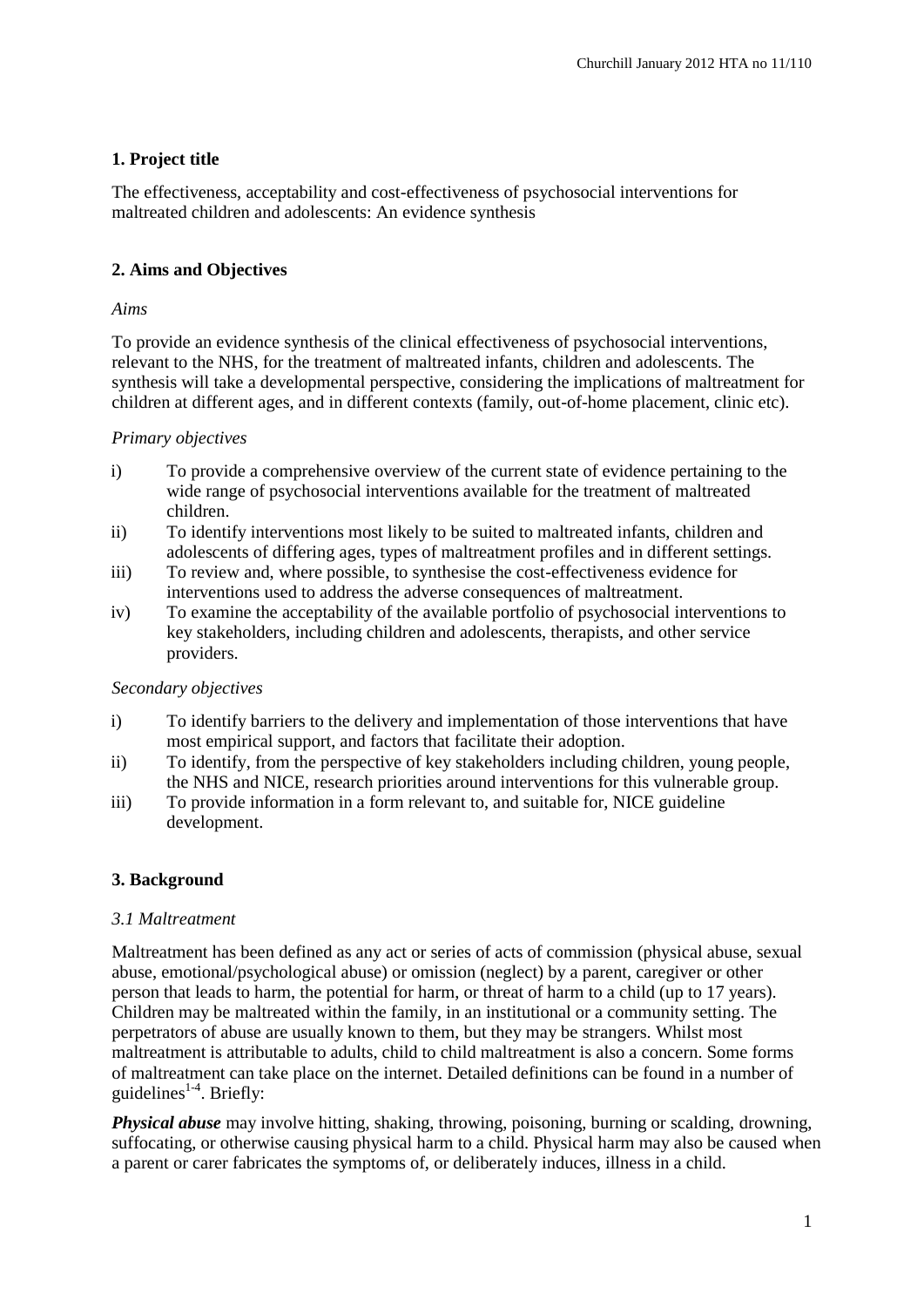*Emotional / psychological abuse<sup>1</sup>* is the persistent emotional maltreatment of a child such as to cause severe and persistent adverse effects on the child's emotional development. It may feature the imposition of age or developmentally inappropriate expectations on children. It may involve: conveying to children that they are worthless or unloved; not giving them opportunities to express their views or 'making fun' of what they say or how they communicate; seeing or hearing the illtreatment of another; being seriously bullied (including cyberbullying), or exploited or corrupted. Emotional abuse is involved in all types of maltreatment, though it may occur alone. Children who are the subject of fabricated illness are also subject to emotional abuse, either as a result of being brought up in a fabricated sick role, or because of an abnormal relationship with their carer, or disturbed family relationships $5-10$ .

*Sexual abuse* involves forcing or enticing a child or young person to take part in sexual activities, not necessarily involving a high level of violence, whether or not the child is aware of what is happening. Activities may involve physical contact, including assault by penetration; nonpenetrative acts and non-contact activities, such as involving children in watching sexual activities, encouraging them to behave in sexually inappropriate ways, or grooming them in preparation for abuse (including via the internet). Sexual abuse is perpetrated by men and women, and can occur between children.

*Neglect* is the persistent failure to meet a child's basic physical and/or psychological needs, likely to result in the serious impairment of his or her health or development. Neglect may occur during pregnancy as a result of maternal substance abuse. Once a child is born, neglect may involve a parent or carer failing to provide a child with adequate food, clothing and shelter (including exclusion from home or abandonment), or failing to protect him or her from physical and emotional harm or danger, or ensure access to appropriate medical care or treatment. It may include neglect of, or unresponsiveness to, a child's basic emotional needs.

Most children experience more than one form of maltreatment, and there is growing recognition of the need better to take into account children's profiles of maltreatment in order to improve policy and practice<sup>11-13</sup>. Although maltreatment can result in death, serious injury or impairment (see below), it is not itself a disorder but an event or exposure; not all maltreated children experience impairment.

## *3.2 Prevalence*

Child maltreatment poses significant threats to children's health, development and well-being. Crime statistics on the number of recorded offences against children, referrals to child protection services, and the numbers of children for whom there is a child protection plan, are recognized as an underestimate of the scale of the problem within the UK. As at March 2009, registrations<sup>2</sup> in the UK were: England 34,100; Wales 2,512, NI, 2,488 and Scotland 2,682. It is important to note that these data may not be measuring precisely the same thing in each jurisdiction. Whilst there is some evidence of a fall in the numbers of violent child deaths in infancy and middle childhood within the  $UK^{14}$ , these data are difficult to interpret<sup>15</sup> the numbers of children registered in each jurisdiction has increased steadily from 2002. The 2010 figure for children registered in England as at March 31<sup>st</sup> was 45,985 (excluding unborn children). The NSPCC last year published a crosssectional, self-report survey of 2,275 children aged 11-17 and adults aged 18-24. Their findings indicated that 18.6% of the 11-17 year olds 'had been physically attacked by an adult, sexually abused, or severely neglected' and 25.3% of the 18-24 year olds reported severe maltreatment during childhood<sup>16</sup>.

These terms are often used interchangeably. We will use the term emotional maltreatment in this proposal.

<sup>&</sup>lt;sup>2</sup> This term is used to describe children for whom there is a child protection plan and children whose names are on child protection registers. Systems differ within the UK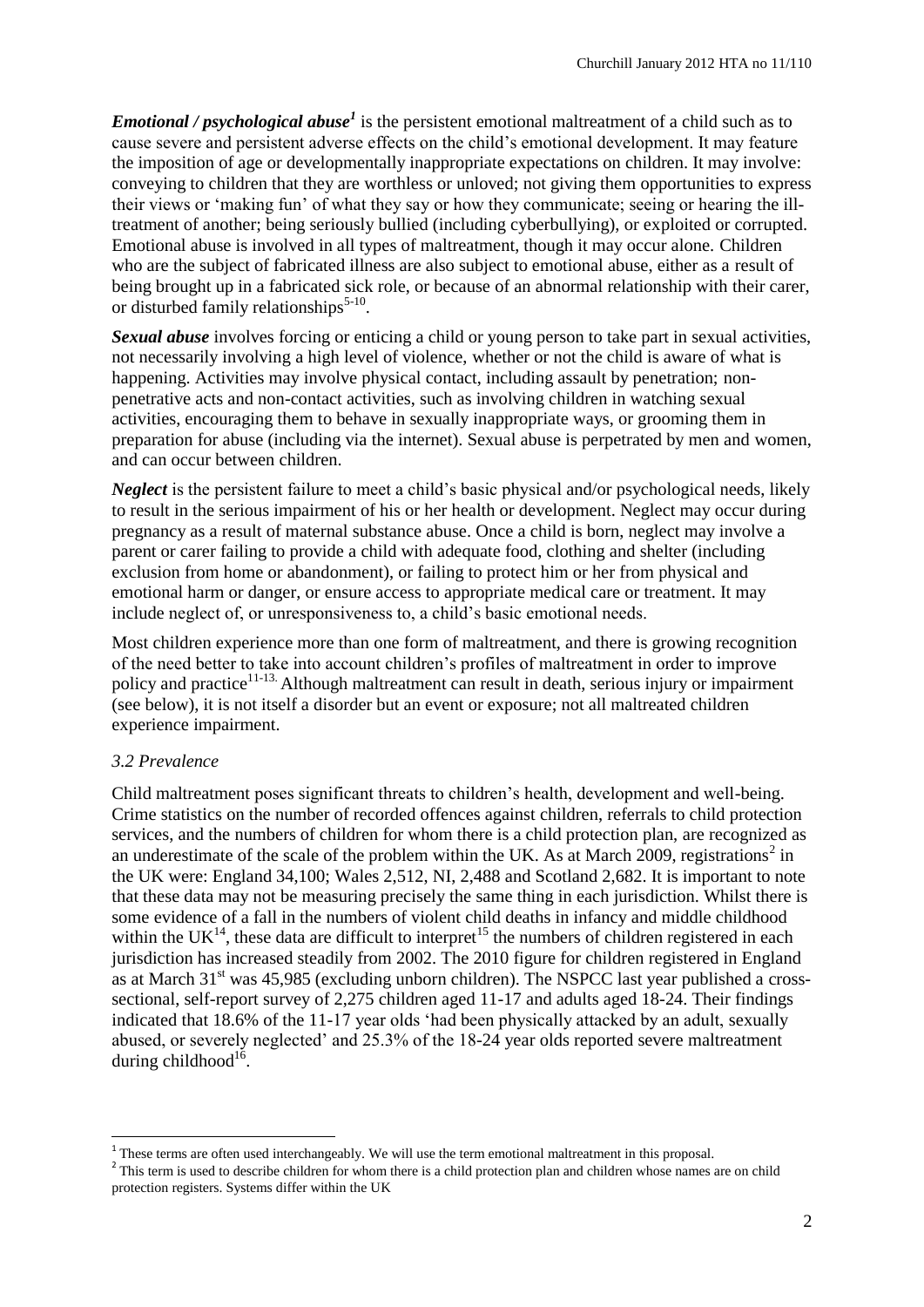## *3.3 Consequences of maltreatment*

The adverse effects of maltreatment can be found in the brain<sup>17</sup> and across multiple domains of functioning, including physical and mental health and well-being, security of attachment, cognitive and emotional development, aggression, violence and criminality, and socioeconomic attainment<sup>18-23</sup>. Maltreatment is a non-specific risk factor for a wide range of adverse long term outcomes, and children who experience multiple forms of maltreatment are at increased risk<sup>24-26</sup>. There is also evidence of type-specific risks. For example, Widom *et al.* found that both child physical abuse and neglect, but not sexual abuse, were associated with an increased risk for lifetime major depressive disorder in young adulthood, with children exposed both to physical *and* neglect being most at risk<sup>27</sup>. A longitudinal study by Kotch *et al.* <sup>28</sup> found that neglect within the first two years of life, in the absence of other forms of maltreatment, predicted levels of aggression at ages 4, 6, and 8 years. Preschool children exposed to severe physical neglect have been found to evidence increased rates of internalizing symptomatology and withdrawn behaviour compared with other maltreated children<sup>29</sup>.

The impact of maltreatment may depend on the interaction of a number of factors, including the child's genetic endowment, age, gender, type(s) of abuse, severity, frequency and duration of maltreatment, and the availability of protective factors that function to enhance a child's resilience<sup>30-36</sup>. Children who appear to be 'asymptomatic' following maltreatment may nonetheless be at risk for the development of later psychosocial problems, triggered by subsequent stressors and the need to negotiate key developmental tasks, e.g. forming intimate relationships, managing interpersonal conflict, becoming a parent, and so on.

For the child who is removed from their birth parents or other primary carers under relevant legislation, the adverse effects of maltreatment may be compounded by delays arising from lengthy care proceedings and instability of placements. For infants and young children, these factors may exacerbate attachment difficulties or disorders. In developing effective interventions, it is therefore important to understand how and why maltreatment impacts throughout the life course, and the variables that mediate and moderate adverse sequelae.

The economic costs of maltreatment, both to individuals<sup>37-41</sup> and society<sup>42-46</sup>, are well documented. Costs to individuals include adverse effects on physical and mental health; social and emotional development; cognitive development and levels of educational attainment, and employment status and earnings. Societal costs include the health and social care costs of illness or injury, the intergenerational costs of teenage pregnancy and poor parenting; criminal justice system costs, and losses in productivity.

## *3.4 Psychosocial interventions*

There is a wide range of psychosocial interventions currently provided to children and young people who have experienced maltreatment, although availability varies enormously  $47-49$ . Interventions may be delivered in one or more of a range of contexts, e.g. clinic, school, community. They may include the maltreating parents or entail a change of caregiver, as in adoption, enhanced foster care or residential care. Interventions may be individual or group based, or a combination; and both forms may involve only the child or the child and his or her primary carer/s. Based on intervention studies within the published literature, interventions provided to maltreated children and adolescents are based on different theoretical underpinnings and include:

- Interventions based on cognitive theories, including cognitive-behavioural therapy (CBT); trauma-focused CBT, abuse-focused CBT.
- Eye Movement Desensitization and Reprocessing (EMDR).
- Interventions based primarily on forms of expression and communication drawn from the arts, including art therapy; drama therapy; music therapy; play therapy; narrative group therapy.
- Attachment based interventions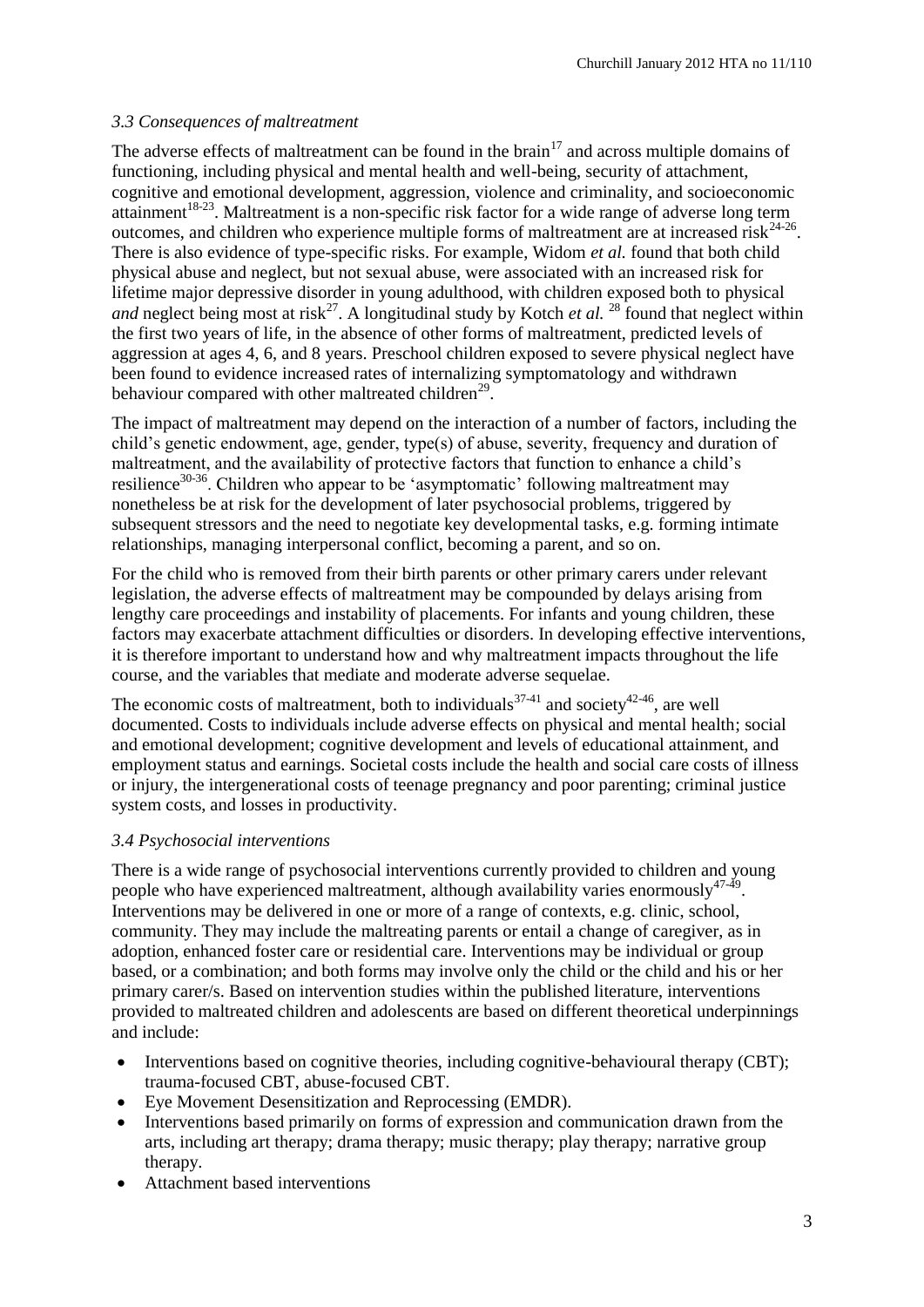- Interventions based on psychoanalytic theories, offered to the child or parent-child dyads
- Family / systemic interventions
- Multisystemic therapy (MST)
- Peer mentoring
- Enhanced foster care, including treatment foster care
- Residential care, including models of therapeutic residential care such as CARE® and Sanctuary®.

Most are commissioned or provided by the NHS. Some are available from a range of voluntary and private sector providers and some are primarily social care or education based. Currently, little is known about which modalities particular children and young people need, or would most benefit from, including the question of a residential treatment approach as opposed to therapy in community settings.

## *3.5 Existing research: pilot scoping study of the literature and previous systematic reviews*

In preparation for this application, an initial scoping study was undertaken of systematic reviews published since 2005, concerned with psychosocial interventions for maltreated children. This confirmed a predominance of reviews (and studies) of primary prevention. We identified 11 published reviews of interventions aimed at maltreated children (see linked document in application form *Systematic Reviews from 2005*), plus 6 Cochrane protocols<sup>50-66</sup>. The profile of these reviews indicates that the existing evidence base is characterized by poor coverage of the range of available treatments, with a bias towards syntheses of the effects of interventions for children who have been sexually abused. Apart from two Cochrane protocols under development<sup>67-68</sup>, the most recent systematic review of attachment interventions was published in  $2003^{69}$ . Even when reviews are examining a wide range of interventions, included studies are generally dominated by studies of cognitive-behavioural interventions; a bias most likely arising from other inclusion criteria, such as study design.

## *3.6 Economic evaluations*

As with studies and reviews of interventions, most studies of the cost-effectiveness of interventions appear to have focused on primary prevention rather than secondary and tertiary prevention, or the treatment of children who have experienced maltreatmente.g.<sup>70-72</sup>. A review by Goldhaber-Fiebert *et al.* <sup>73</sup> identified 19 reviews and 30 original papers reporting research on the costs and effectiveness of interventions for children at risk of (the majority), or already involved in, child welfare (protection) services. They observe that existing model-based evaluations of secondary prevention have, so far, used 'relatively simple multiplicative decision trees' which do not reflect the variety of pathways that children follow, how these may impact on the effectiveness of subsequent interventions, or adequately address factors such as the child's age (p. 737). They conclude that current epidemiological data, combined with evidence from well conducted outcome studies and improved modelling techniques, make it timely to revisit the costeffectiveness of interventions for maltreated children.

## *3.7 Quality and coverage of existing evidence*

Existing reviews suffer from a number of other weaknesses<sup>74</sup>. These include: i) searches that are out of date, have restricted search dates or language restrictions; ii) the predominance of research conducted in North America with little or no consideration of the generalisability of evidence to other policy contexts; iii) a failure adequately to consider the maltreatment profiles of study participants; iv) a failure to explore the logic models underpinning included interventions; v) inadequate, and sometimes no, consideration of the risk of bias of included studies; vi) heterogeneity of outcomes and measures used, and vii) a failure to consider acceptability or accessibility for children and their families.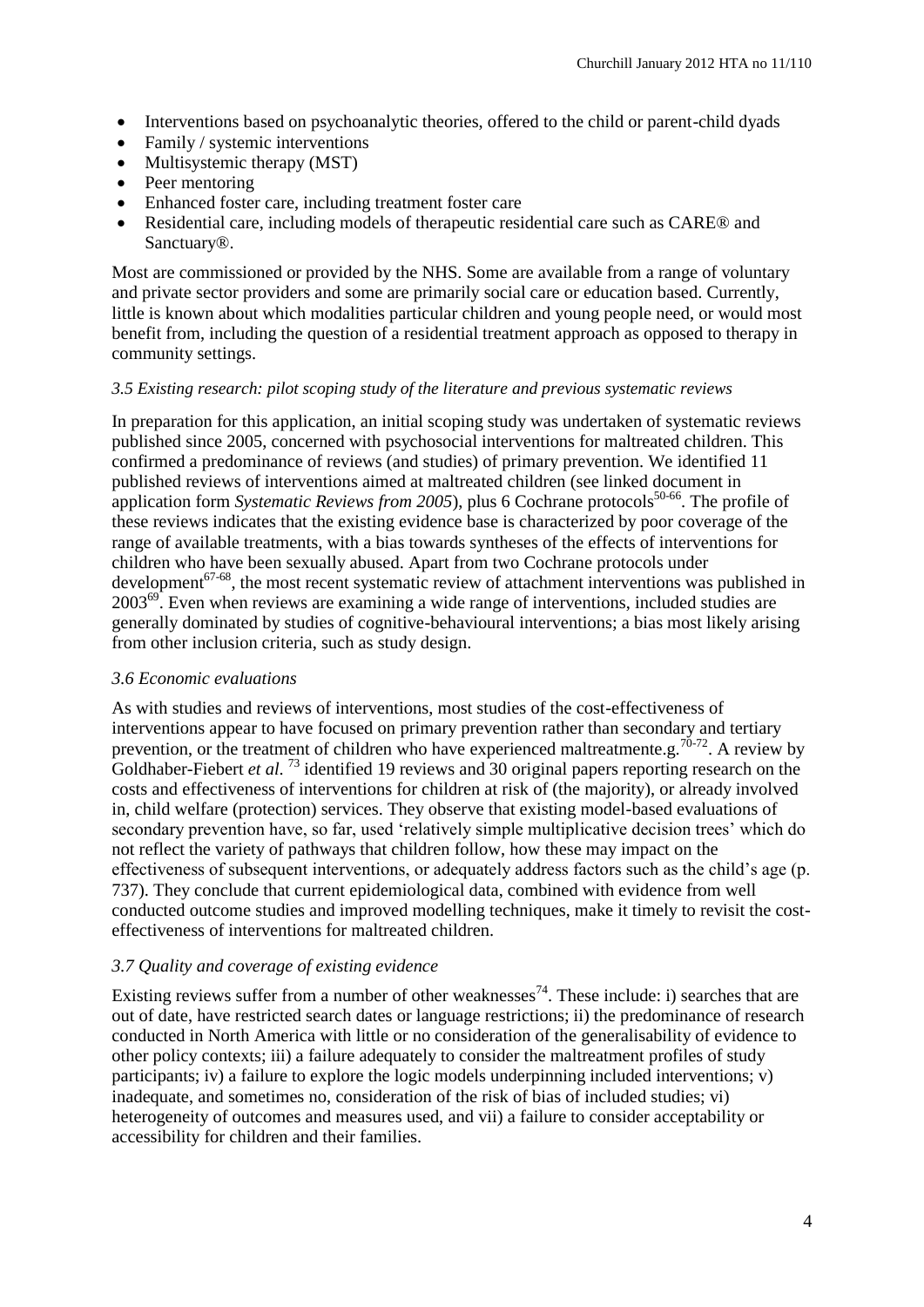Children who have experienced abuse and neglect can be difficult to engage, because of the impact of maltreatment on their views of the trustworthiness of adults. Evidence from a recent NSPCC survey indicated that around 80% of young adult women reported that they had talked to professional when hurt by a caregiver, compared with just 18% of boys. Boys tended to confide later, to partners. Seeking help from a professional was not always thought to have brought about a better outcome. Carers can feel excluded from some therapeutic approaches and their involvement may be critical. To our knowledge, no existing review has yet explored these issues.

Most reviews restrict their inclusion criteria to randomised trials or quasi-randomised trials. Whilst this is an appropriate threshold for assessing efficacy and effectiveness, the exclusion of other types of study that might provide valuable information may be premature in a field where ethical and technical challenges are considerable. Whilst it is arguably unethical to expose maltreated children to interventions of unknown effectiveness, the technical challenges of implementing randomised trials of maltreatment interventions can result in studies with high risk of bias75-76 or very little useful information.

## *3.8 Questions that remain unanswered*

Currently, a significant problem for clinicians and policy makers is the absence of a comprehensive overview of the relative effectiveness of the wide range of interventions currently made available to children who have experienced maltreatment. It is uncertain:

- i) What interventions are effective, for which children, with what maltreatment profiles, in what circumstances?
- ii) Where two or more interventions might be appropriate, which is most likely to be effective?
- iii) What interventions are of no benefit, or may result in harm?
- iv) What interventions are most accessible and acceptable to carers, children and young people?

In addition, policy makers and commissioners of services and research currently lack information on the economic benefits of interventions, and the potential value of undertaking future research. This study will establish what we know about the answers to each of these questions.

## **4. Approach to the proposed study**

To ensure relevance, maximise implementation and facilitate the subsequent development of NICE Guidelines, it is important that key stakeholders are closely involved in the review process. Their involvement will ensure that relevant questions are asked, that meaningful outcomes are identified, and that the interpretation of evidence and the conclusions drawn from it, reflect the realities of maltreated children within the UK. They can also help to identify potential barriers to the implementation of any NICE guidelines that might follow.

We will therefore establish three advisory groups: two young persons' advisory groups (including young people who have been looked after) and a professionals' advisory group. The professionals' advisory group will comprise practitioners from the range of professions involved in the management of maltreated infants, children and young people, including foster carers and residential care workers. We will consult these groups at the outset of the review process (see section 7) and again when a draft report is ready. The initial consultations will take place in parallel with protocol development, and will focus on identifying the needs of the child / young person and the setting in which they are cared for, and the outcomes that matter to them. The final meetings will take the form of consensus meetings, and will provide an opportunity to 'reality test' the conclusions of the evidence synthesis, its applicability to the UK context, and to explore their views of the barriers to implementation, training needs etc.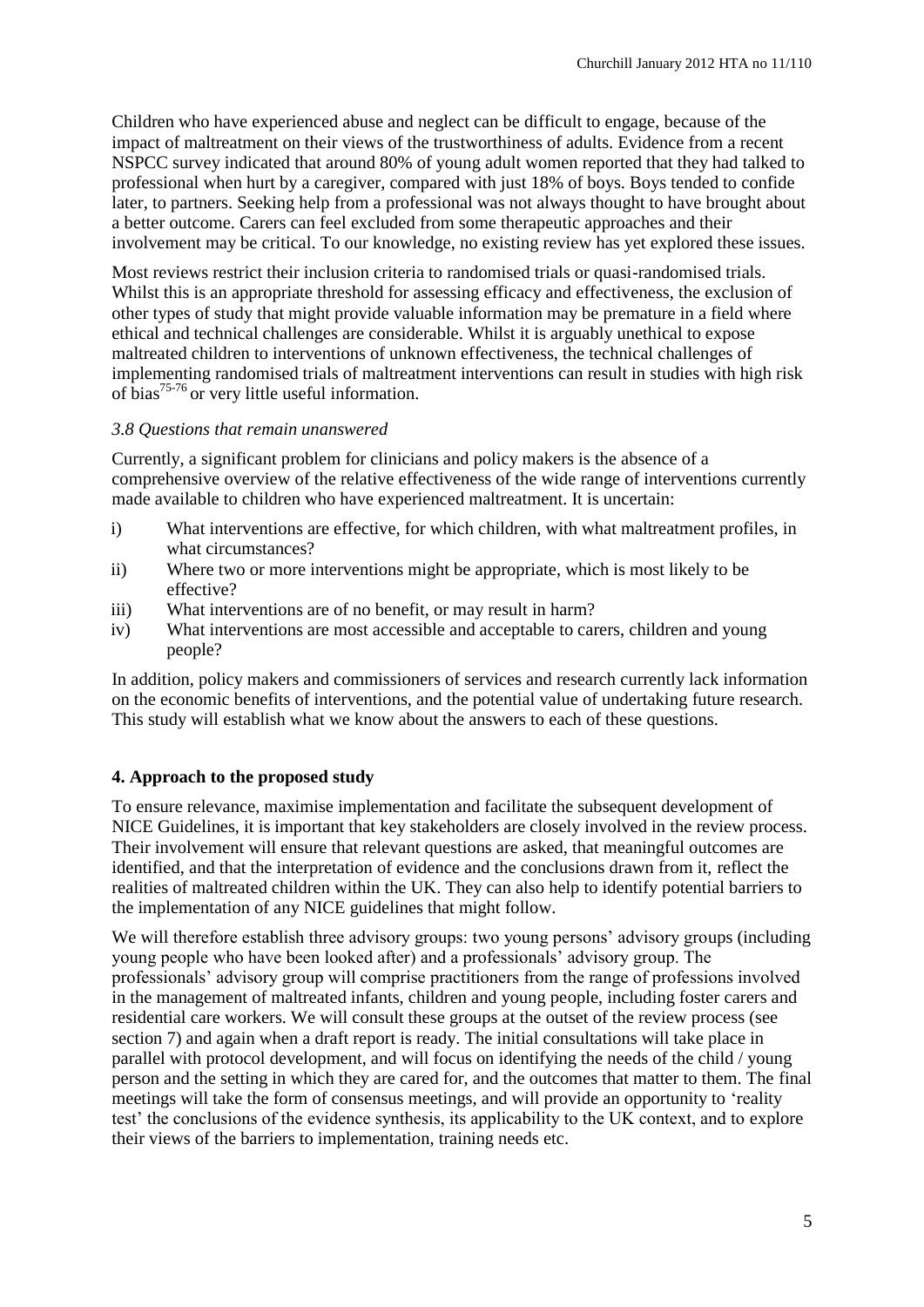## **5. Planned Investigation**

1

We will address our research objectives by searching the published and unpublished literature and conducting an evidence synthesis of i) studies of the effectiveness of psychosocial interventions provided for children and adolescents who have suffered maltreatment, ii) the cost-effectiveness of interventions, and iii) studies of their acceptability to children, adolescents and their carers. The inclusion criteria will be tailored to those objectives, and the proposed evidence syntheses will be conducted in accordance with guidance provided by the Cochrane Collaboration<sup>77</sup> and the Centre for Reviews and Dissemination<sup>78</sup>. Outcomes will be assessed and presented using GRADE Pro software (http://ims.cochrane.org/gradepro) and in accordance with methodology specified by the National Institute of Health and Clinical Excellence

(http://www.nice.org.uk/guidelinesmanual). The final study protocol is registered with PROSPERO.

## *5.1 Proposed Inclusion/Exclusion Criteria*

**Population/participants** Children aged 0-17<sup>3</sup> who have experienced any form of maltreatment. Whole studies will be included if recruitment is targeted at, or otherwise biased towards, maltreated children and young people of this age range. We will also include appropriate results from any study where data are reported separately (or are obtainable) for maltreated participants (as opposed, for example, participants suffering other kinds of trauma such as violent assault by a stranger). We will use subgroup analyses to explore the impact of age and setting on outcomes of intervention. We recognize that not all maltreated children will be 'symptomatic'. Rather than excluding studies in which children are recruited on the basis of experiencing an event or series of events, we will explore the impact of the existence of symptoms on outcome (see below).

We will exclude studies which are not targeted at/do not include maltreated children e.g. psychosocial interventions for depression, where participants do not include maltreated children.

**Interventions** Any psychosocial intervention provided to maltreated infants, children or adolescents in any setting (e.g. family, community, residential), and by any provider, aiming specifically to address the sequelae of any form of maltreatment, in any setting (e.g. family, institution, school), with or without the involvement of a carer or carers. Examples of eligible interventions are listed above (*3*.*4*). Subgroup analyses will be used to explore the effect on outcomes of setting or provider, whether or not the intervention was provided with or without adjunctive treatments; format, frequency and duration of intervention.

**Types of study design** The study designs included for each part of the synthesis are:

*i) Synthesis of evidence of effectiveness:* All controlled studies (randomised trials, quasirandomised trials, quasi experimental controlled studies and controlled observational studies), in which psychosocial interventions are compared with no-treatment, waitlist-controls, 'treatment as usual' and 'other treatment controls'. Where no controlled effectiveness studies are identified, other designs will be evaluated in order to inform future research priorities.

We will exclude case studies, descriptive studies, editorials, opinion papers, evaluations of pharmacological or physical interventions without an adjunctive psychosocial component.

*ii) Acceptability:* Any study that (1) asks participants for their views, irrespective of study design (and including qualitative research), or (2) provides quantitative data on non-participation, withdrawal and adherence rates, as part of an effectiveness study.

*iii) Decision-analytic modelling:* Uncontrolled designs, such as uncontrolled costing studies, may be included as part of the decision-analytic modelling (see also below).

 $3$  Because i) young people in care remain entitled to support up until the age of 25; ii) the effects of maltreatment are not always immediate, and iii) to minimize 'loss of data', we will include studies in which maltreatment took place before 17, but participants are aged up to 25.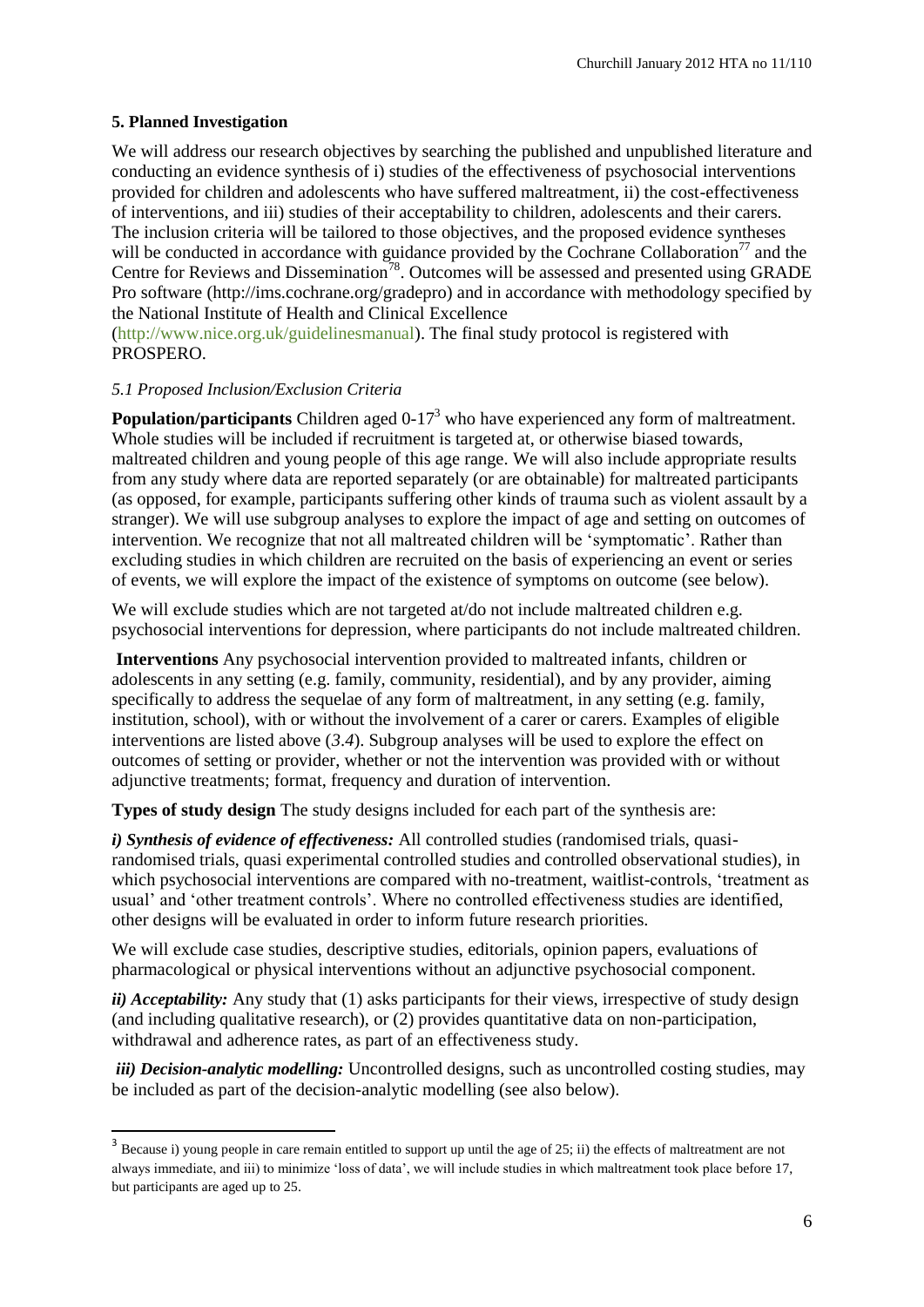**Outcomes** We will not use 'outcomes' as inclusion/exclusion criteria. We will map treatment goals and measures used in order to inform research priorities, and as part of an examination of the underpinning 'logic model' of interventions. We will finalise a set of primary and secondary outcomes, and meaningful time points for their assessment, following consultations with key stakeholders. Likely primary outcomes for children will include the following domains: i) psychological distress/mental health (particularly PTSD, depression and anxiety, self-harm); ii) behaviour (particularly internalizing and externalizing behaviours); iii) social functioning, including attachment and relationships with family and others; iv) cognitive / academic attainment, and v) quality of life (see section 6). Secondary outcomes will include: a) substance misuse; b) delinquency; c) resilience, and d) acceptability. In addition we will examine carer distress, carer efficacy (the degree to which they feel empowered to care for the child appropriately and safely) and, where appropriate, placement stability. Data on core outcomes will be extracted for all studies (where available) and the evidence will be presented in GRADE profiles.

The range of outcomes and measures used in this research area is extensive and presents a considerable challenge to developing a robust evidence base. As part of this study, appropriate links will be made with the Core Outcome Measures in Effectiveness Trials (COMET) initiative.

#### *5.2 Search Strategy*

Research, professional, policy and grey literature will be searched using systematic and comprehensive search strategies in appropriate databases and on the Internet

- 1. Searches will be undertaken on electronic databases for i) health and allied health literature (MEDLINE, CINAHL PSYCInfo, EMBASE, Cochrane Central Database of Controlled Trials (CENTRAL), Cochrane Database of Systematic Reviews, Database of Reviews of Effectiveness (DARE), Science Citation Index-expanded, Health Management Information Consortium (HMIC)); ii) social sciences and social welfare (International Bibliography of the Social Sciences (IBSS), Social Services Abstracts, Social Care Online, ChildData, , Sociological Abstracts, Social Science Citation Index, National Criminal Justice Reference Service Abstracts, Campbell Library ); iii) education (ERIC, AUEI, BRIE) iv) other evidence-based research repositories (metaRegister of Controlled Trials (mRCT), HSRProj, UK Clinical Research Network Study Portfolio, Database of Promoting Health Effectiveness Reviews (DoPHER), The Trials Register of Promoting Health Interventions (TRoPHI); v) economic databases (the NHS Economic Evaluation database (NHS EED), the Paediatric Economic Evaluation database (PEDE), the Health Economic Evaluations database (HEED), the American Economic Association's electronic bibliography (EconLit) and the IDEAS economics database. We will also use our knowledge of existing sources of data including NHS cost information<sup>79</sup> and national sources of unit costs for health and social care services $80$  in costing services for economic evaluations.
- 2. Material generated by user-led or voluntary sector enquiry will be identified via OpenGrey, searching the internet (using Google and Google Scholar) and browsing the websites of relevant UK government departments and charities e.g., Mental Health Foundation, Barnados, Carers UK, Childline, Children's Society, Depression Alliance, MIND, AnxietyUK, NSPCC, Princess Royal Trust for Carers, SANE, The Site, Turning Point, Young Minds.
- 3. Additional studies will be identified by scanning the bibliographies of recent reviews and newly retrieved articles, by brief targeted author searches and forward citation searching, through requests to members of an advisory panel (see below) and the establishment of a website for the review through which additional references can be submitted. Authors of ongoing and recently completed research projects will be contacted directly to enquire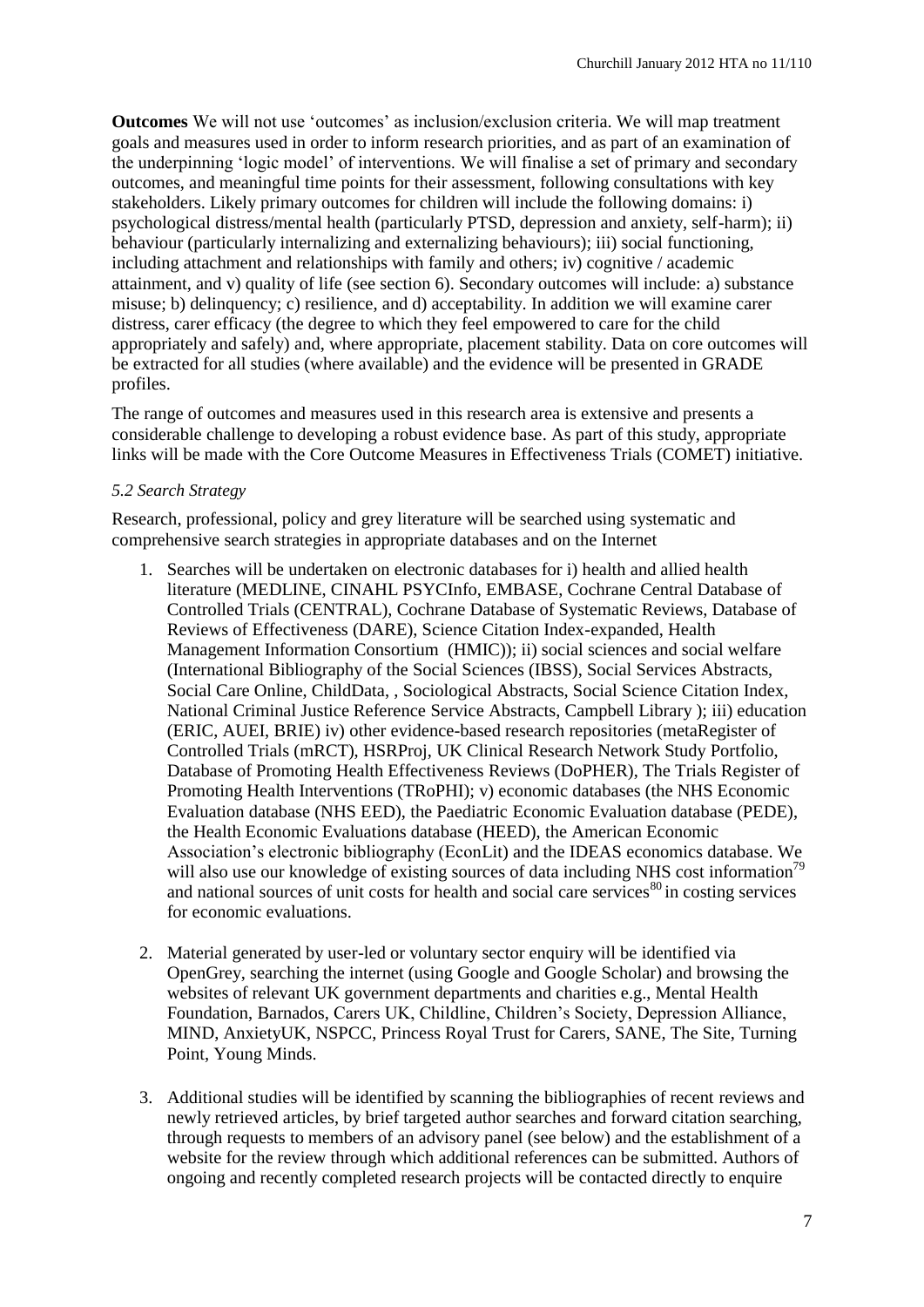whether or not the research has been completed and if there are any subsequent publications.

Search terms relating to the key concepts of the review will be identified via i) discussion between the research team and Information Scientists working for the Cochrane Developmental, Psychosocial and Learning Problems Review Group and the Cochrane Depression, Anxiety and Neurosis Group, ii) scanning the background literature and iii) consulting the controlled vocabulary lists of relevant databases (e.g. MeSH terms in MEDLINE). All databases will be searched from their inception to the date of the search. No language limits or study methods filters will be applied. The relevance of international literature and initiatives to the UK health system will be considered against the stated inclusion criteria, in conjunction with stakeholder consultation regarding the acceptability and feasibility of future service implementation.

#### *5.3 Selection of studies*

All potentially eligible records will be imported into Endnote 10, a bibliographic referencing software programme, and duplicate references identified and deleted. One reviewer will first screen titles and abstracts, and remove any that are obviously irrelevant (e.g. not concerned with a psychosocial intervention or with maltreated children or young people; not an evaluation study). A second reviewer will check a sample of these. Two reviewers will then independently screen the remaining titles and abstracts against the inclusion/exclusion criteria. A measure of inter-rater reliability will be recorded. Where there is sufficient information and agreement between reviewers that a title is not relevant, it will be discarded and a record maintained of the reasons for exclusion at this stage. Where potentially relevant studies are published as abstracts, or where there is insufficient information to assess eligibility or extract the relevant data, authors will be contacted directly. When both reviewers agree on inclusion, and whenever there is disagreement or uncertainty, the full text article will be obtained. Two reviewers will independently read full reports and determine whether these meet the inclusion criteria. Any unresolved disagreements will be discussed with the study team. Within the final report we will document the principal reason for exclusion of any study, the title or abstract of which might lead one to expect that it met inclusion criteria.

#### *5.4 Data extraction and management*

For each included study, two review authors will independently extract and record the following data using a piloted data collection form: study design and methods, sample characteristics, intervention characteristics (including theoretical underpinning of services, delivery, duration, outcomes and within-intervention variability), outcome measures and assessment time points.

In the event of disagreements, reviewers will first discuss with reference to the study papers or other information. Where necessary, study investigators will be contacted for clarification, missing information or data in a different format (e.g. raw rather than adjusted). Any differences that cannot be thus resolved will be discussed with the whole team. We will collect information on study design and implementation in a format best suited to the assessment of risk of bias<sup>81</sup>. We will collect raw (unadjusted) results in preference to adjusted results, both for consistency of interpretation across studies and because we think this choice of analysis is less susceptible to selective reporting bias (in particular, the strategy prevents the possibility of a biased selection of covariates for inclusion in the model). However, we acknowledge that the approach may be more open to biases introduced by differences at baseline (e.g. due to differential drop-out). We will compare baseline characteristics between arms and across studies and consider using metaregression to adjust for baseline imbalance.

## *5.5 Assessment of risk of bias/study quality*

We will use the Cochrane Collaboration's tool for assessing risk of bias within effectiveness studies, and make use of additional guidance for non randomised trials<sup>81</sup>. Qualitative data on acceptability will be quality assessed against the relevant CASP tool<sup>82</sup> and the principles of good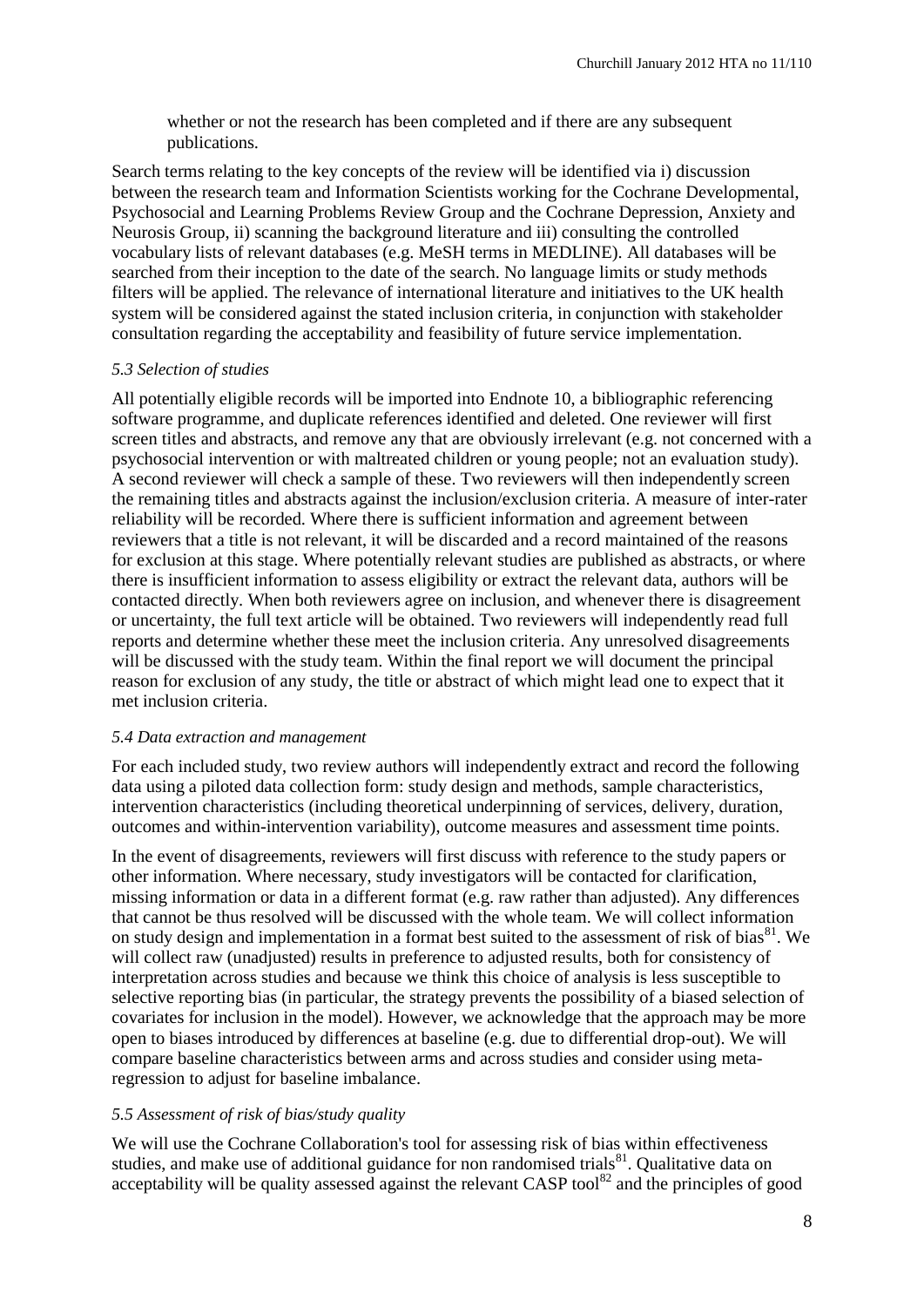practice for conducting social research with children. The quality of data included within the economic evaluation will be assessed via quality hierarchies of data sources for economic analyses. The quality/risk of bias of all eligible studies will be assessed, but no study will be excluded from the acceptability phase of the review on the basis of its strength of evidence. Wherever possible, the relative impact of methodological weaknesses on the findings will be explored in sensitivity analyses.

#### *5.6 Data Synthesis: Effectiveness studies*

We will first map all studies of interventions against type of maltreatment (specific or multiple) and goals of treatment (outcome domains and measures). Interventions will be classified into different intervention types using a simple classification system (for example, whether the intervention has a given component e.g. psychodynamic, cognitive). Priority will be given to randomised and quasi-randomised trials, followed by non-randomised studies with comparison groups. We will perform sensitivity analyses to the inclusion of the quasi-randomised and nonrandomised studies. We will assess clinical heterogeneity by comparing important participant factors amongst studies (e.g. age, gender, and ethnicity) and trial/study factors (risks of bias, cointerventions), and describe statistical heterogeneity.

If some primary studies report an outcome as a dichotomous measure and others use a continuous measure of the same construct, we will convert results for the former from an odds ratio to a standardized mean difference, provided that we can assume the underlying continuous measure has approximately a normal or logistic distribution (otherwise we will carry out two separate analyses). Missing data will be sought from study authors, described for each included study and the extent to which they might alter the conclusions of the syntheses will be discussed. The extent to which primary analyses are sensitive to missing data will be assessed using the strategy recommended by Higgins $^{81}$ .

Where interventions are similar and appropriate data are available (or can be obtained) evidence synthesis will be performed to pool the results. As clinical and trial heterogeneity are to be expected (even similar interventions are provided under different circumstances, by different providers, to different groups), we will use a random effects model, taking care to interpret the summary result as an estimate of the average treatment, rather than the common effect<sup>83</sup>. We will then extend this analysis by fitting Network Meta-Analysis models to explore the effectiveness of different types and different components of interventions<sup>84-85</sup>. This approach will enable us to estimate and adjust for bias within and across study designs<sup>86</sup>. These more complex synthesis models will be fitted with Bayesian methods using Markov Chain Monte Carlo simulation in WinBUGS<sup>87</sup>.

Where possible, we will explore the extent to which age, maltreatment history (including whether intra- or extra-familial), time since maltreatment, care setting (family / out-of-home care including foster care/residential), care history, and characteristics of intervention (type, setting, provider, duration) moderate the effects of psychosocial interventions. Where possible, publication bias and small study effects will be investigated using standards methods (e.g. funnel plots) and also within the synthesis models<sup>88</sup>. Where the data do not support such methods, the likelihood of publication bias will be summarized narratively.

## *5.7 Data Synthesis: Acceptability*

A synthesis of acceptability data will be undertaken, using a narrative approach to synthesis<sup>89</sup>. Studies will be grouped into theoretically significant subgroups, providing the basis for subgroup syntheses. The structure of this narrative will be informed and framed by the content and methodological expertise available within the research team, and consultation with the young persons' advisory groups.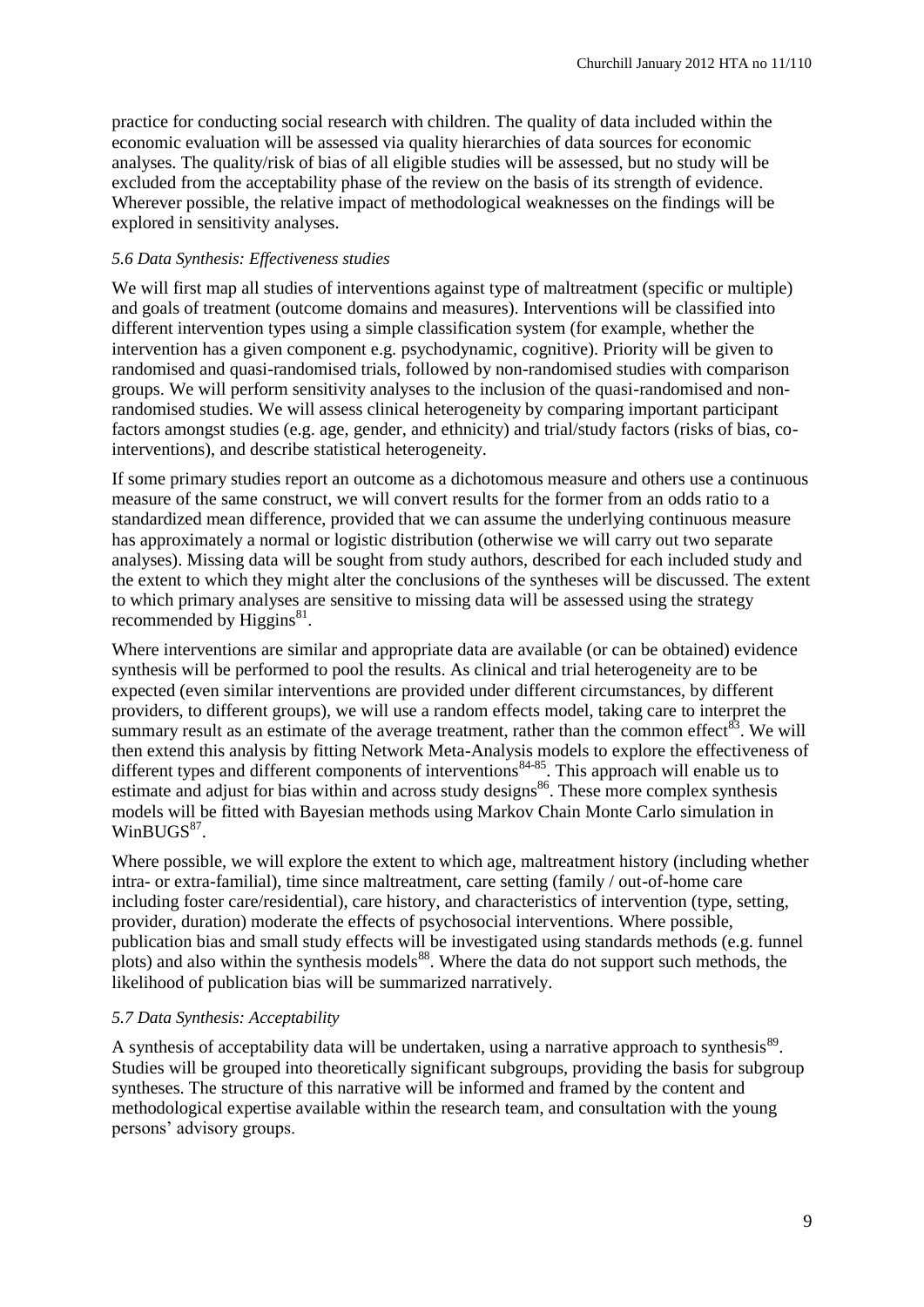#### **6. Evidence of Cost-effectiveness**

The objectives of the economic component of the proposed work are i) systematically to review the economic evidence relating to interventions designed to improve outcomes for maltreated children and ii) to produce a decision-analytic model to explore their expected cost-effectiveness.

#### *6.1 Included studies*

Synthesis of the cost-effectiveness evidence will prioritise randomised controlled trials, quasiexperimental controlled studies and controlled observational studies (cohort studies and case control studies). Other designs (i.e. uncontrolled costing studies) may also be included for the purpose of populating the decision model.

#### *6.2 Decision analysis*

Data from the systematic review will be used to populate a decision-analytic model to explore the expected cost-effectiveness of the different types of intervention identified in the review, for which adequate resource use, cost and effectiveness data are available. Decision analysis is a structured way of thinking about the likely impact of a decision and involves the construction of a logical model to represent long-term costs and outcomes, in order to inform resource allocation decisions under conditions of uncertainty<sup>90-91</sup>. Rather than waiting for the results of a formal evaluation, in decision analysis resource allocation is explored by modelling existing data on costs, outcomes and probabilities from a range of possible sources including completed studies, from the literature or from expert opinion, to generate more timely results. In the proposed model, data will primarily come from the review. Once constructed, the assumptions and the data used in a model can be amended as more relevant and up-to-date information becomes available. This is particularly valuable in areas, such as this one, where little rigorous evidence is available.

#### *6.3 Data*

The primary cost perspective of the analysis will focus on health and personal social services, although additional perspectives (e.g. education, the young person and their family) will be explored if data are available. Dependent on data availability, outcomes will be guided by the data available from the systematic review, although with a preference for validated generic or population-specific quality of life measures.

The model will be populated primarily by data from the systematic review. Estimates of intervention efficacy/effectiveness will be taken from the synthesis modelling work, adjusted for bias if appropriate. Where gaps in the literature exist, consultation with experts (including service providers and other stakeholders - see Section 7) will be undertaken. The decision model is thus likely to be populated by data taken from sources of varying quality. The quality of data included will be assessed with reference to quality hierarchies of data sources for economic analyses<sup>91</sup> and the impact of poorer quality data explored in sensitivity analyses, as described below.

#### *6.4 Data analysis*

Decision analyses will be carried out using TreeAge Pro software. The decision model structure will be guided by the results of the systematic review. Whilst a simple decision tree structure may be sufficient for the proposed work, decision trees are limited by their fairly simplistic representation of reality and they can often become unwieldy as attempts are made to make them sufficiently complex to model real-world scenarios. A Markov model may provide a useful alternative since they are better able to deal with more complicated structures and are often used when costs and outcomes need to be considered over longer periods of time. Markov modelling will therefore be considered if a more<sup>94</sup> sophisticated approach is deemed appropriate<sup>92</sup>.

Decision analytic modelling often relies on assumptions and data of variable quality. Uncertainty will be characterized by assigning distributions to each model input and applying Monte Carlo simulation techniques. For intervention effect parameters, the Markov Chain Monte Carlo simulations from the synthesis models will be used, in order to preserve correlations between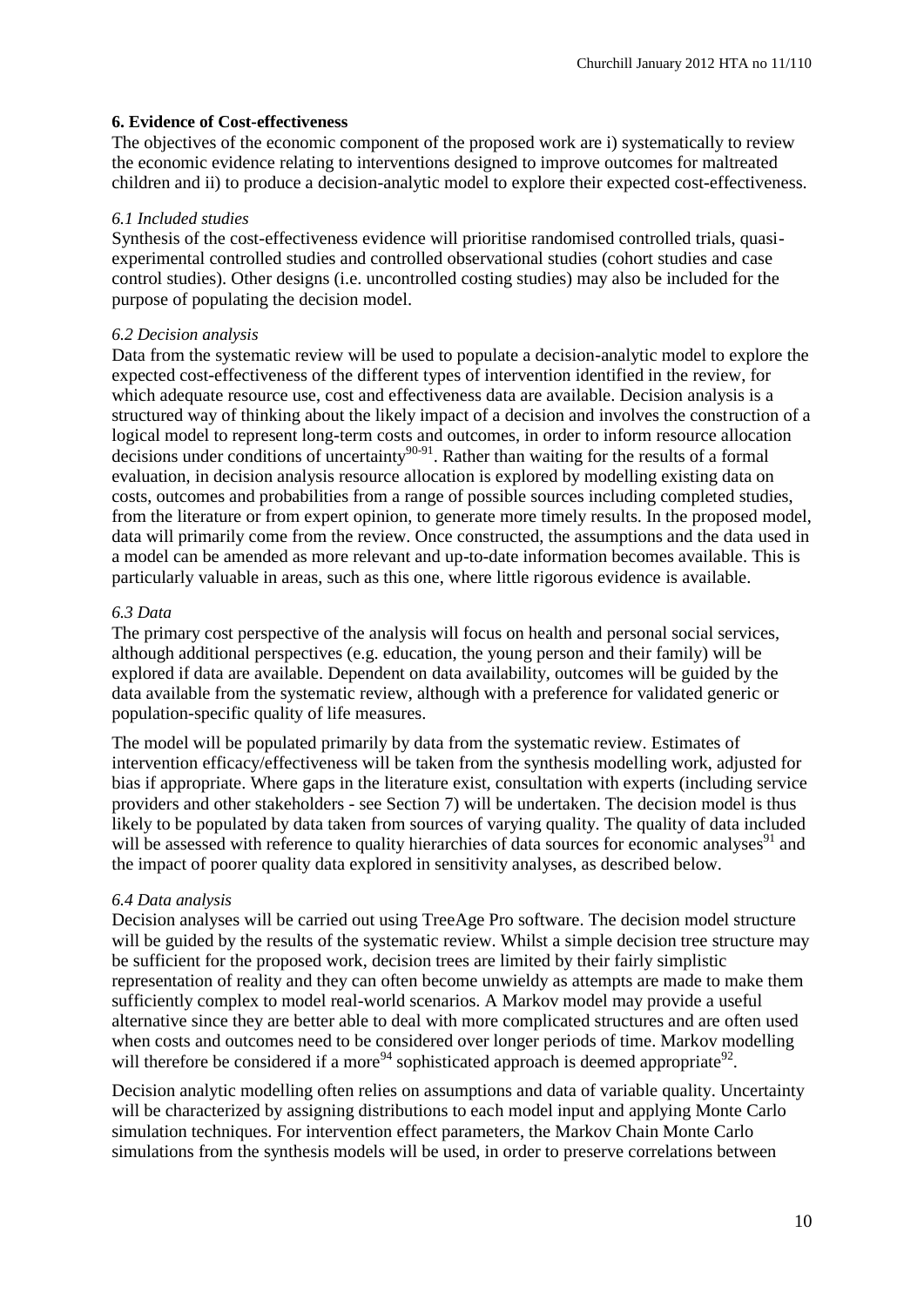parameters. Probabilistic sensitivity analysis will be used to explore the impact of uncertainty on key model parameters<sup>90</sup>.

## *6.5 Value of information analysis (VOI)*

Cost-effectiveness analysis enables a decision as to which is the most cost-effective intervention for a given monetary value assigned to the effectiveness outcome. However, there may be uncertainty in the effectiveness and cost parameters that feed into the cost-effectiveness model, which in turn may lead to uncertainty in the optimal decision. In other words, if the technology which *on average* is best is adopted, then there is a chance that a wrong decision has been made, and in fact an alternative intervention may have been better. A value of information (VOI) analysis quantifies the chance that a wrong decision is made and the associated loss in monetary value of the effectiveness outcome from using a sub-optimal intervention. VOI therefore measures what is lost by making decisions with uncertainty, and so provides a formal quantitative assessment of the extent to which further primary research to reduce uncertainty is warranted and may also be used to target where additional research will be most valuable. We will calculate the Expected Value of Perfect Information (EVPI) to find the maximum value that can be obtained by eliminating uncertainty on all of the parameters that feed into the cost-effectiveness analysis. If EVPI is large enough to suggest that there may be value in collecting further information, we will also calculate the Expected Value of Perfect Partial Information (EVPPI) to identify which particular parameters or subsets of parameters (for example, relative efficacy on particular types of interventions, costs, utility mappings etc.) there is greatest value in collecting further research on. If the EVPPI calculations indicate that there may be value in collecting further information on a particular subset of parameters, we will calculate the Expected Value of Sample Information (EVSI) to identify the optimal study design to collect further information. All analyses will be carried out using the statistical software R.

The results of this VOI analysis will be useful to assist in prioritising future research.

## **7. Consultations with stakeholders, including Service Users**

## *7.1 Young peoples' Advisory Groups*

Two young people's advisory groups will be set up at the start of the project, one in Bristol and a second in Belfast, to advise i) on general issues relevant to the experience of treatment from professionals concerned with maltreated children, ii) the factors that enhance acceptability, and what outcomes matter most to children and adolescents. The DECIPHer Involving People Officer will provide us with advice and guidance on involving young people in this research and will help us strengthen existing links and contacts to identify young people suitable and willing to be on the *Young Peoples' Advisory Group*. Due to the age spread and vulnerability of this group, participants in the *Young Peoples' Advisory Group* will need to be adequately supported. For example, our NSPCC co-applicant (Cotmore) can facilitate access to NSPCC regional youth participation groups across the country, all of which are facilitated by NSPCC staff. The support provided by the NSPCC staff and participation team will enable the involvement of people younger than 16 years, but the majority will be 16 or over. VOYPIC also provide adequate training, support and mentoring for this work. We also have links with the Education of Children Looked After Service in Bristol, which may be able to help identify suitable participants.

Meetings will be convened near the start of the project and towards the end, when a draft report is ready. Taking account of the time and resources invested by participants in our Young Peoples' Advisory groups, our meeting timetable will maximise the scope for input at key stages of the project, whilst balancing the expected workload of these groups and the resources required to adequately support them. Stakeholder meetings in months 1-3 will ensure that all advisory groups can contribute to more detailed planning of the project, framing specific questions and influencing data collection and interpretation. Stakeholder meetings between months 16-18 will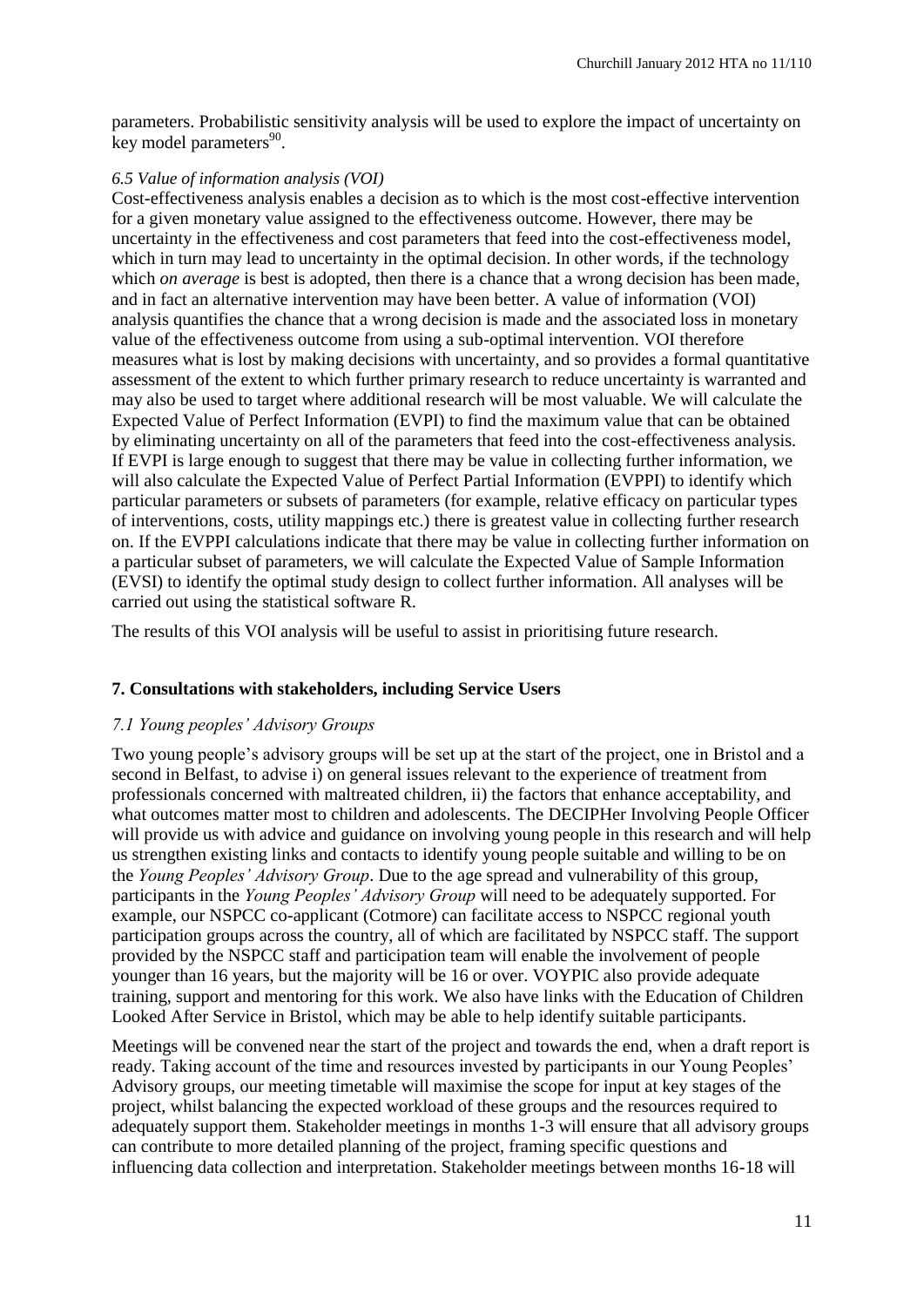allow for input into and comments/feedback on the evidence synthesis work and consensus development draft recommendations from the project. It may be advantageous to meet more frequently with these groups, not least because of the breadth of the review i.e. having meetings more frequently to examine particular issues/sets of findings, as well as early discussions about what is important. Should this be deemed useful, to avoid undue burden on participants, , our NSPCC lead (Cotmore) could facilitate online options where appropriate. The NSPCC also have a secure networking site which about 50 young people (aged 15 to 18) are signed up to and which could provide opportunities for "live facilitated chats".

Both centres will draw on established organisational arrangements for consulting with young people in meaningful ways. In Bristol, the Centre for the Development and Evaluation of Complex Interventions for Public Health Improvement (DECIPHer, UKCRC Public Health Centre of Excellence) will facilitate consultation. DECIPHer mainly undertakes research on children and young people, and has a dedicated *Involving People Officer* who will facilitate consultation. In Belfast, VOYPIC (Voice of the Child in Care) will facilitate consultation. VOYPIC has dedicated facilitators experienced in consulting with young people in care/previously in care.

## *7.2 Professionals' Advisory Group.*

Whilst the research team includes experienced clinicians and wide professional representation, we think it is important to involve others in shaping the work, interpreting the evidence, and drawing conclusions from it. We therefore propose establishing a Professional Advisory Group of some 50 professionals from a range of disciplines, including mental health nurses, GPs, psychologists, psychiatrists, social workers, teachers and foster carers. Stakeholders would be drawn from a range of settings (tertiary care, CAMHS, residential care, community etc) and providers (NHS, private and voluntary sectors). We propose two meetings to be held in Bristol, one at the outset of the study and one towards the end, when a draft report is ready. The second meeting will take the form of a consensus meeting (see 4 above).

A number of paediatricians and child protection nurses in different parts of the UK have expressed their willingness to join the Professionals' Advisory Group, including Nuala Toner (Children's Services Manager, Community Nursing, Belfast Health & Social Care Trust), Jacalyn Mathers (Designated Nurse for Safeguarding Children, NHS Bristol), Celina Grant (Early Intervention Section Manager and Lead Nurse for Lambeth CAHMS, London), Catherine Powell, Consultant (Designated Nurse Safeguarding Children, St James' Hospital Trust, Portsmouth), Jane Schulte (Designated Doctor for Child Protection, Bristol and South Glos), Alison Livingstone (Consultant Community Paediatrician, Spring House, Child Development Centre, Antrim), Colin Michie (Consultant Senior Lecturer in Paediatrics, Paediatrics, Ealing Hospital, London).

Consulting with a wide range of professional stakeholders will help ensure relevance to the UK/NHS, and facilitate the subsequent development of NICE Guidelines. It will also help to identify the potential barriers and facilitators to implementation from the perspective of i) those involved in identifying children who need psychosocial interventions as a result of maltreatment, ii) those responsible for referring them to appropriate services, and iii) those delivering services. Research evidence is one of a number of factors that influence clinical decisions regarding the use of particular psychosocial interventions. The weight afforded research may depend on many factors, including the perceived match between the characteristics of research samples and those of patients or clients seen in 'real life'; the appropriateness of manualised treatments that might be thought not address the very individual needs of each patient, and the view that treatments that do well in the research literature are biased towards those interventions that are most easily manualised<sup>93</sup>. In addition, there may be challenges to implementation that are not evident from the included studies, particularly when these are conducted in policy contexts other than the UK. Clinicians may not have the requisite skills or training opportunities; resources may be such that, of two effective interventions, the one that is the less effective of the two might nonetheless be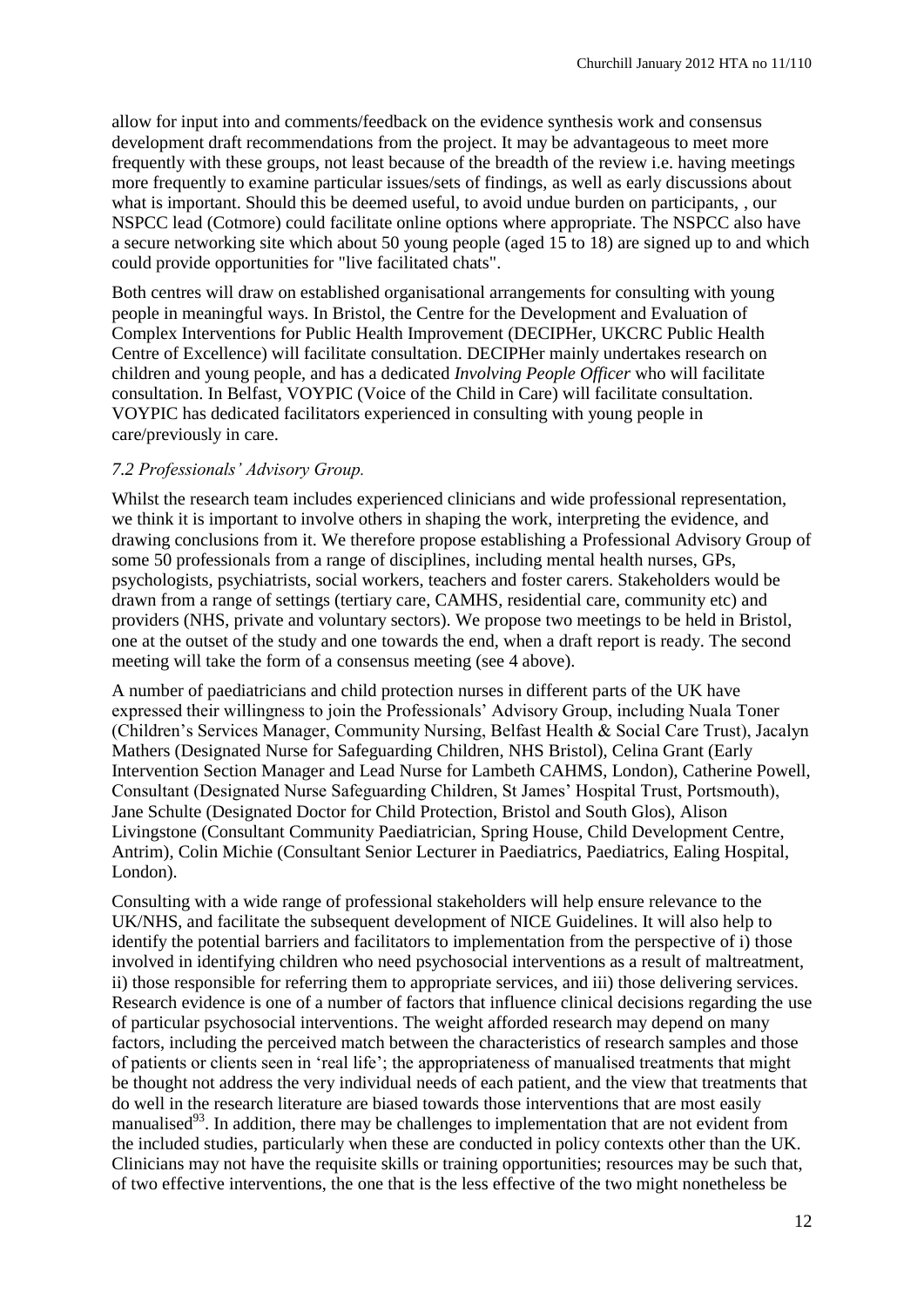more likely to be of use in a particular clinical setting. Consultations with professionals will help identify and prioritise key issues.

## **Project timetable and milestones**

Preparations for consultations with stakeholders have already begun. The following is a summary project timescale.

*Months 1-3* Meeting to initiate project; develop protocol and search strategy. Hold stakeholder meetings; finalise protocol and data extraction tool in light of feedback from Advisory Group meetings. *Months 4-6* Conduct searches; exclude irrelevant articles; obtain full text papers of likely studies. Finalise list of included studies in consultation with steering committee. Map studies by intervention, study design, participants, setting and goals; commence undertake data extraction and assessments of risk of bias. *Months 7-9* Continue data extraction, assessments of risk of bias and correspondence with authors; data entry and resolution of data problems. *Months 10-12* Synthesis of effectiveness evidence, and acceptability evidence. *Months 13-15* Synthesis of evidence of cost-effectiveness; preparation of HTA report. *Months 16-18* Consensus day conference with Professionals Advisory Group to consider findings of evidence synthesis. Finalise HTA Report. There is limited contingency available within the above timescale. If unanticipated and unavoidable delays were to occur, the research team would cover these at no additional cost to the funder.

## **8. The review team**

## *8.1 Expertise of the team*

The combination of methodological, professional, content and clinical expertise within the research team means that it is very well qualified to deliver the proposed research. Team members come from a range of disciplinary and professional background, including psychology (Bowes, Churchill, Fisher, Livingstone), psychiatry (Glaser, Rutter), epidemiology (Churchill, Fisher), qualitative research methods (Campbell, Audrey), health economics (Byford, Welton), multi-parameter evidence synthesis modelling (Welton), information science (Anderson), sociology (Audrey) and social work and youth work (Macdonald, Audrey respectively). Macdonald, Churchill and Byford bring the necessary methodological expertise, and Churchill and Macdonald also bring content expertise in mental health (Churchill) and maltreatment (Macdonald). These three will, between them, supervise the three people employed to work on the review (Livingstone 100%, Bowes 50% and Carey 40%).

Two are Coordinating Editors of the most relevant Cochrane Review Groups: *Developmental, Psychosocial and Learning Problems* (Macdonald) and *Depression, Anxiety and Neurosis* (Churchill), and both have close links with other relevant review groups. Byers is co-convenor of the Campbell and Cochrane Economics Methods Group. Bowes, Fisher, Glaser, Macdonald, Mezey and Rutter all have content expertise in relation to maltreatment and its consequences, and have published in this area. Eight members of the team are trained and experienced in systematic review procedures (Anderson, Byford, Campbell, Churchill, Livingstone, Macdonald, Welton). We also have experience of advanced synthesis methods for multiple treatments (Network Meta-Analysis) (Welton, Churchill), including complex interventions (Welton) and bias modelling (Welton), and run international courses in synthesis methods for Network Meta-Analysis (Welton) and Evidence Synthesis for Decision Modelling (Welton). We have a national and international reputation for our work with mental health services (Byford, Churchill, Glaser, Macdonald), child and adolescent mental health (Byford, Churchill, Macdonald, Mezey) and the completion of systematic reviews and/or economic evaluations to inform healthcare policy and practice, including reviews of psychosocial interventions for maltreatment (Byford, Campbell, Churchill, Livingstone, Macdonald).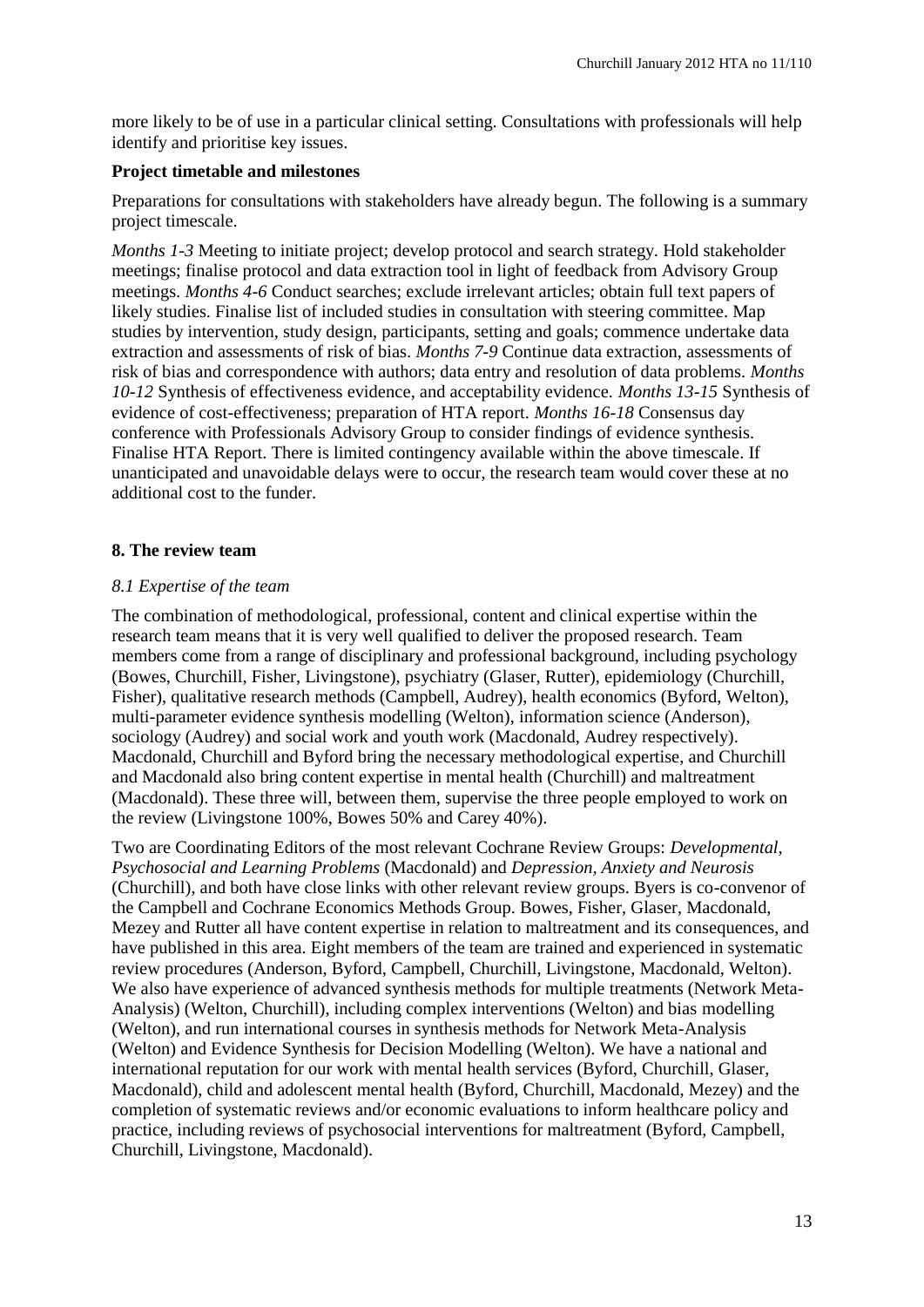We have undertaken externally-funded systematic reviews on a wide range of health and social care issues, (Macdonald, Livingstone) and the treatment of mental health problems more widely in children and young people (Campbell, Churchill, Macdonald). We have also published, or are currently involved in, meta-analyses of the clinical and cost-effectiveness of minimal interventions for common mental health problems (Churchill), antidepressants for depression and psychological interventions for depression, anxiety and other common mental disorders in children and adults (Churchill), antidepressants for depression according to symptom severity (Welton), and interventions for children and young people of parents with serious mental illness (Byford, Churchill). Macdonald has evaluated the effectiveness of training schemes for foster carers (Macdonald) and is currently completing a study of the effects of introducing a therapeutic approach to residential care for looked after children. Cotmore (NSPCC) is Head of Evaluation, and responsible for evaluations of NSPCC interventions provided to maltreated children.

## *8.2 Effective team working*

Although members of the team are located at a number of institutions, all have experience of working with colleagues from other disciplines and at different locations, including internationally. Most have worked together, in various combinations, on one or more projects (e.g. Churchill, Macdonald, Welton, Bowes, Byford, Campbell, Riches, Fisher). Macdonald, Glaser and Bowes have experience of working with the NSPCC, and collaborators have a number of existing relationships with other team members and the applicants. A small steering committee comprising Churchill, Macdonald, Glaser and Riches will meet regularly throughout the study to assure quality and address any issues arising. We plan to hold a one-day planning meeting of all team members at the start to enable efficient and effective team working. Full use will be made during the project of email communication, web-based applications, teleconferencing and videoconference where appropriate.

## **9. Expected outputs**

The proposed work will, minimally, result in the following outputs:

i) A comprehensive, accessible overview of the current state of evidence pertaining to the wide range of psychosocial interventions currently used in the treatment of maltreated children.

ii) A synthesis of the evidence relating to the effectiveness of psychosocial interventions, taking into account age, type of maltreatment or maltreatment profile and setting.

iii) A summary of those interventions most suited, or most likely to be suited, to children with particular maltreatment profiles.

iv) A synthesis of the cost-effectiveness of interventions used to address the adverse consequences of child and adolescent maltreatment.

v) A synthesis of the acceptability of the available portfolio of psychosocial interventions to key stakeholders, including children and adolescents, therapists, and other service providers, and the factors that impede or facilitate dissemination and implementation.

vi) Future research priorities and research value as judged from the perspective of the UK NHS and Personal Social Services will be identified.

vii) Consensus and dissemination meetings.

In addition, we will run an appropriately timed workshop for key stakeholder groups in order to cascade the findings of the review to different user groups and to maximise opportunities for dissemination. Ideally we would plan this workshop to coincide with a suitable conference already attended by our target audience, such as the annual meeting of the British Association for the Study and Prevention of Child Abuse and Neglect. In addition, we plan to hold a smaller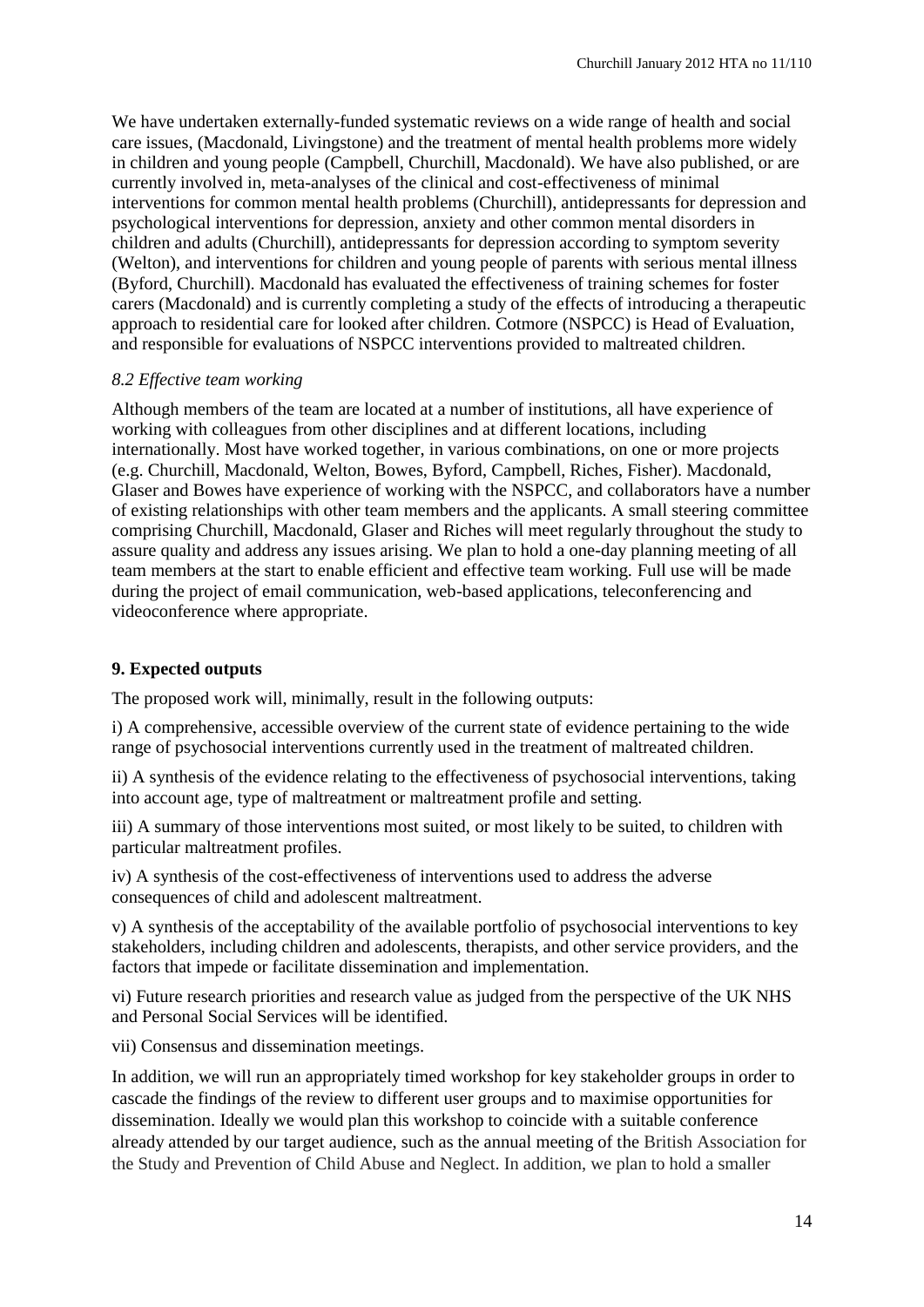workshop in Bristol for key representatives from children services and charitable organisations such as Barnados.

We will adhere to PRISMA guidelines<sup>94</sup> and submit a final report to the HTA programme, for publication as monograph in the health technology assessment series. A series of publications describing different aspects of the project (e.g. effectiveness, cost effectiveness, acceptability) will be written and submitted to high impact academic and practice journals. Where possible, and as appropriate, opportunities to update or produce Cochrane reviews will be explored with the relevant Cochrane group. Abstracts will be submitted to relevant major national and international conferences. Future research priorities and research value as judged from the UK NHS perspective will be communicated to the HTA and also to other key research funders and research producers (e.g. the Cochrane collaboration).

#### **REFERENCES**

- 1. *HM Government. Working together to safeguard children. London: Stationery Office, 2006*
- 2. *National Institute for Health and Clinical Excellence. When to suspect child maltreatment. 2009. (Clinical guideline 89.[\) www.nice.org.uk/CG89.](http://www.nice.org.uk/CG89)*
- 3. Department of Health, Home Office, Department for Education and Skills, Welsh Assembly Government *Safeguarding children in whom illness is fabricated or induced: supplementary guidance to working together to safeguard children*. London: Department of Health, 2002.
- 4. HM Government. Safeguarding children in whom illness is fabricated or induced: supplementary guidance to Working together to safeguard children. (2008) Nottingham: DCSF Publications.
- 5. Department for Children, Schools and Families *Incredibly caring (DVD + Booklet) A training resource for professionals in Fabricated or Induced Illness (FII) in children.* Milton Keynes: Radcliffe Publishing. 2008
- 6. Lazenbatt, A. and Taylor, J. Fabricated or induced illness in children: a rare form of child abuse? NSPCC Research Briefing. www.nspccc.org.uk/inform 2011.
- 7. Bass, C. and Jones, D.P.H. Fabricated or induced illness *Psychiatry,* 2006, 5, 2, 60-65.
- 8. Jones D, Byrne G, Newbold C. Management, treatment and outcomes. In: Eminson M, Postlethwaite R. (Eds.) *Munchausen syndrome by proxy abuse: a practical approach.* Oxford: Butterworth Heinemann, 2002.
- 9. Postlethwaite, R. Fabricated or Induced Illness. *Paediatrics and Child Health*, 2010, 20, 12, 561-565.
- 10. Glaser, D. How to deal with emotional abuse and neglect—Further development of a conceptual framework (FRAMEA). Child Abuse & Neglect, 2011, 35, 866–875.
- 11. Pears, K.C., Hyoun, K.K. and Fisher, P.A. Psychosocial and cognitive functioning of children with specific profiles of maltreatment. *Child Abuse and Neglect*, 2008, 32, 958-971.
- 12. McCrae, J. S., Chapman, M. V., and Christ, S. L. Profile of children investigated for sexual abuse: Association with psychopathology symptoms and services. *American Journal of Orthopsychiatry*, 2006, 76, 468–481.
- 13. Lau, A. S., Leeb, R. T., English, D., Graham, J. C., Briggs, E. C., Brody, K. E., & Marshall, J. M. What's in a name? A comparison of methods for classifying predominant type of maltreatment. *Child Abuse & Neglect*, 2005, 29, 533–551.
- 14. Sidebotham, P. Aktins, B. and Hutton, J.L. Changes in rates of violent child deaths in England and Wales between 1974 and 2008: an analysis of national mortality data. *Archives of Disease in Childhood*, 2001, published online April 27. DOI:10.1136/adc.2010.207647. (downloaded 22nd December 2011).
- 15. Gilbert, R., Fluke, J., O'Donnell, M., Gonzalez-Izquierdo, A., Brownett, M., Gulliver, P., Janson, S. and Sidebotham, P. Child maltreatment: variation in trends and policies in six developed countries. *Lancet*, 2011, DOI:10.1016/S0140-6736(11)61087-8 (downloaded 8th January 2012).
- 16. NSPCC *Child abuse and neglect in the UK today*. London: NSPCC. 2011
- 17. McCrory, E. De Brito, S. Viding, E. Research Review: The neurobiology and genetics of maltreatment and adversity". *Journal of Child Psychology and Psychiatry,* 2010, 51, 1079-1095.
- 18. Mills, R., Alati, R., O'Callaghan, M.O., Najman, J.M., Williams, G.M., Bor, W. and Strathern, L. Child Abuse and Neglect and Cognitive Function at 14 Years of Age: Findings from a Birth Cohort, *Pediatrics,* 2011, 127, 1, 4-10.
- 19. Zielinski, D. Child maltreatment and adult socioeconomic well-being *Child Abuse and Neglect*, 2009, 33, 666- 678.
- 20. Gilbert, R., Widom, C.A., Browne, K., Fergusson, D., Webb, E. and Janson, S. Child Maltreatment 1: Burden and consequences of child maltreatment in high-income countries. *Lancet*, 2009, 373, 68-81.
- 21. Cicchetti, D. and Toth, S. Child maltreatment. *Annual Review of Clinical Psychology*, 2005, 1, 409–438.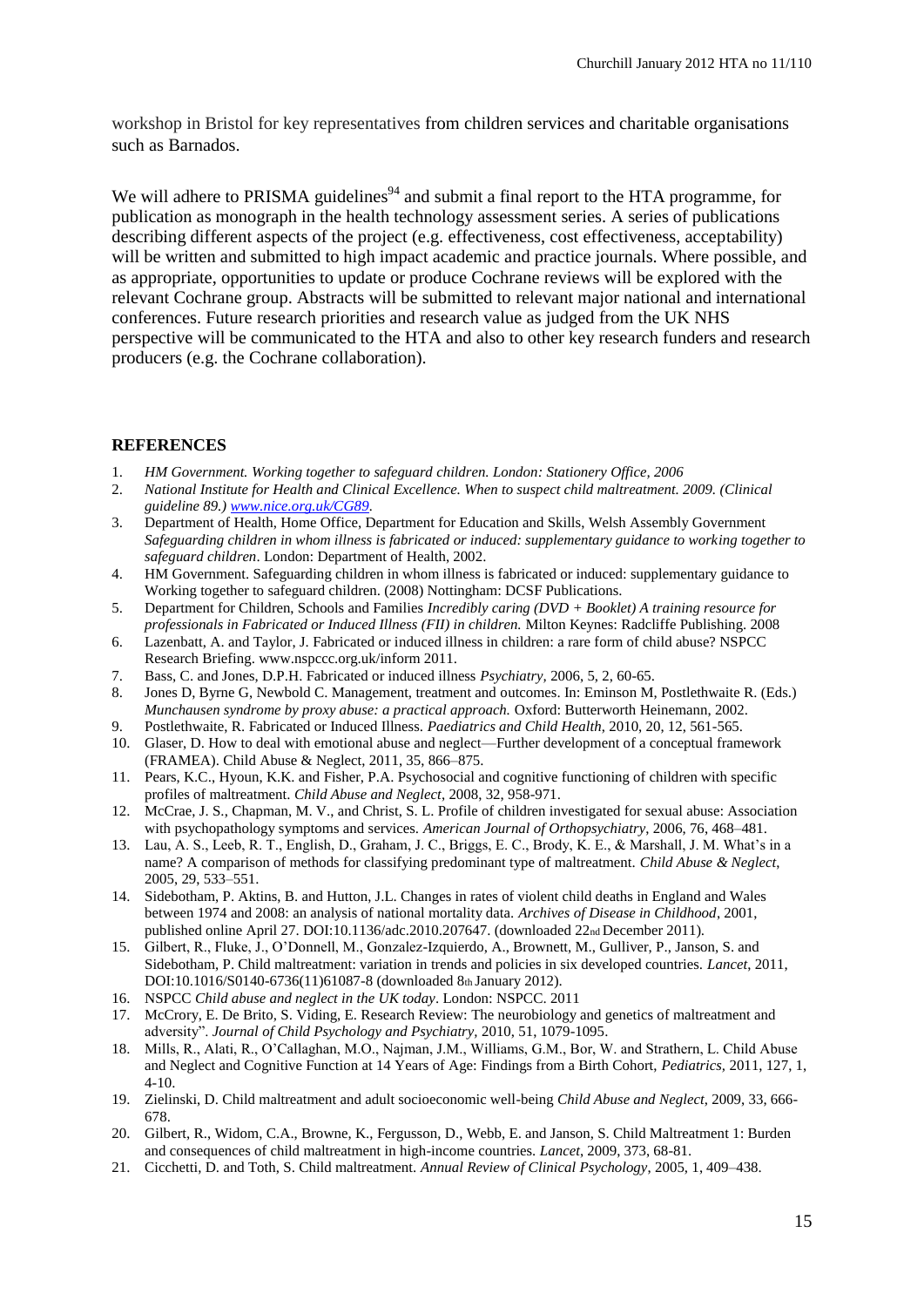- 22. Colman, R.A. and Spatz Widom, C. Childhood abuse and neglect and adult intimate relationships: a prospective study. *Child Abuse and Neglect,* 2004, *28, 1133-1151.*
- 23. Veltman, M.W.M. and Browne KD. Three decades of child maltreatment research: implications for the school years. *Trauma Violence Abuse,* 2001, 2, 215–39.
- 24. Edwards, V.J., Holden, G.W., Felitti, V.J. & Anda, R.F. Relationship between multiple forms of childhood maltreatment and adult mental health in community respondents: results from the adverse childhood experiences study. *American Journal of Psychiatry,* 2003, 160, 8, 1453-1460.
- 25. Finkelhor, D., Ormrod, R.K. & Turner, H.A. Poly-victimization: A neglected component in child victimization. *Child Abuse & Neglect,* 2007, 31,1, 7-26.
- 26. Herrenkohl, T.I. & Herrenkohl, R.C. Examining the overlap and prediction of multiple forms of child maltreatment, stressors, and socioeconomic status: A longitudinal analysis of youth outcomes. *Journal of Family Violence,* 2007, 22, 7, 553-570.
- 27. Widom, C.S, DuMont, K. and Czahja, S.J. A Prospective investigation of Major Depressive Disorder and Comorbidity in Abused and Neglected Children Grown UP. *Archives of General Psychiatry,* 2007, 64, 49-56.
- 28. Kotch, J.B., Lewis, T., Jussey, J.M., English, D., Thompson, R., Litrownik, A.J., Runyan, D.K., Bangdiwali, S.I., Margolis, B. and Dubowitz, H. Importance of Early Neglect for Childhood Aggression. *Pediatrics*, 2008, 121, 4, 725- 731.
- 29. Manly JT, Kim JE, Rogosch FA, Cicchetti D. Dimensions of child maltreatment and children's adjustment: contributions of developmental timing and subtype. *Dev Psychopathol*. 2001, 13, 759-782.
- 30. Briere, J. and Jordan, C.A. Childhood Maltreatment, Intervening Variables, and Adult Psychological Difficulties in Women: An Overview. *Trauma, Violence, Abuse,* 2009, 10, 4, 375-388.
- 31. Cicchetti, D. & Rogosch, F.A. Adaptive coping under conditions of extreme stress: Multilevel influences on the determinants of resilience in maltreated children. *New directions for child and adolescent development,* 2009, 124, 47-59.
- 32. Collishaw, S., Pickles, A., Messer, J., Rutter, M., Shearer, C. & Maughan, B. Resilience to adult psychopathology following childhood maltreatment: Evidence from a community sample. *Child Abuse & Neglect,* 2007, 31, 3, 211-229.
- 33. Jaffee, S.R., Caspi, A., Moffitt, T.E., Polo-Tomas, M. & Taylor, A. Individual, family, and neighborhood factors distinguish resilient from non-resilient maltreated children: A cumulative stressors model. *Child Abuse & Neglect,* 2007, 31, 3, 231-253.
- 34. Jaffee, S.R. & Gallop, R. Social, emotional, and academic competence among children who have had contact with child protective services: Prevalence and stability estimates. *Journal of the American Academy of Child & Adolescent Psychiatry,* 2007, 46, 6, 757-765.
- 35. Koenen, K. C., Harley, R. M., Lyons, M. J., Wolfe, J., Simpson, J. C., Goldberg, J., Eisen, S.A. and Tsuang, M. A twin registry study of familial and individual risk factors for trauma exposure and posttraumatic stress disorder. *Journal of Nervous and Mental Disease*, 2002, 190, 209-218.
- 36. Koenen, K.C., Moffitt, T.E., Poulton, R., Martin, J., and Caspi, A. Early childhood factors associated with the development of post-traumatic stress disorder: Results from a longitudinal birth cohort. *Psychological Medicine*, 2007, 37, 181-192.
- 37. Mullen, P.E., Martin, J.L., Anderson, J.C., Romans, S.E., and Herbison, G.P. The effect of child sexual abuse on social, interpersonal, and sexual function in adult life. *British Journal of Psychiatry*, 1994, 165, 35-47.
- 38. Widom, C.S. Childhood Victimization: Early Adversity and Subsequent Psychopathology. In B.P. Dohrenwend (ed) *Adversity, Stress, and Psychopathology.* New York: Oxford University Press. pp. 81-95. 1998.
- 39. Hyman, B. The Economic Consequences of Child Sexual Abuse for Adult Lesbian Women. *Journal of Marriage and the Family*, 2000, 62, 199-211.
- 40. Currie, J. and Widom, C.S. Long-Term Consequences of Child Abuse and Neglect on Adult Economic Well-Being. *Child Maltreatment*, 2010, 15, 2, 111-120.
- 41. Corso, P.S., Edwards, V.J., Fang, X. and Mercy, J.A. Health-Related Quality of Life Among Adults Who Experienced Maltreatment During Childhood. *American Journal of Public Health,* 2008, 98, 6, 1094-1140.
- 42. Corso, P.S. and Lutzker, J.R. The need for economic analysis in research on child maltreatment. *Child Abuse and Neglect,* 2006, 30, 727-738.
- 43. Currie, J. & Tekin, E. "Does Child Abuse Cause Crime?" NBER Working Paper 12171. Available from http://www.nber.org/papers/w12171 2006 [accessed January 5th 2012]
- 44. Lansford, J.E., Berlin, L., Bates, J., & Pettit, G.S. Early Physical Abuse and Later Violent Delinquency: A Prospective Longitudinal Study. *Child Maltreatment, 2007,* 12, 233-245.
- 45. Fundudis, T., Kaplan, C., & Dickinson, H. A Comparison Study of Characteristics of Parents of Abused and Non-Abused Children. *Educational and Child Psychology*, 2003, 20, 90-108.
- 46. Berger, L. M. and J. Waldfogel *Economic Determinants and Consequences of Child Maltreatment* OECD Social, Employment and Migration Working Papers, 111, OECD Publishing. 2011.
- 47. Allnock, D., with Bunting, L., Price, A., Morgan-Klein, N., Illis, J., Radford, L. and Stafford, A. *Mapping the Provision of Therapeutic Services to Children and Young People who have been Sexually Abused in the UK* London: NSPCC. 2009.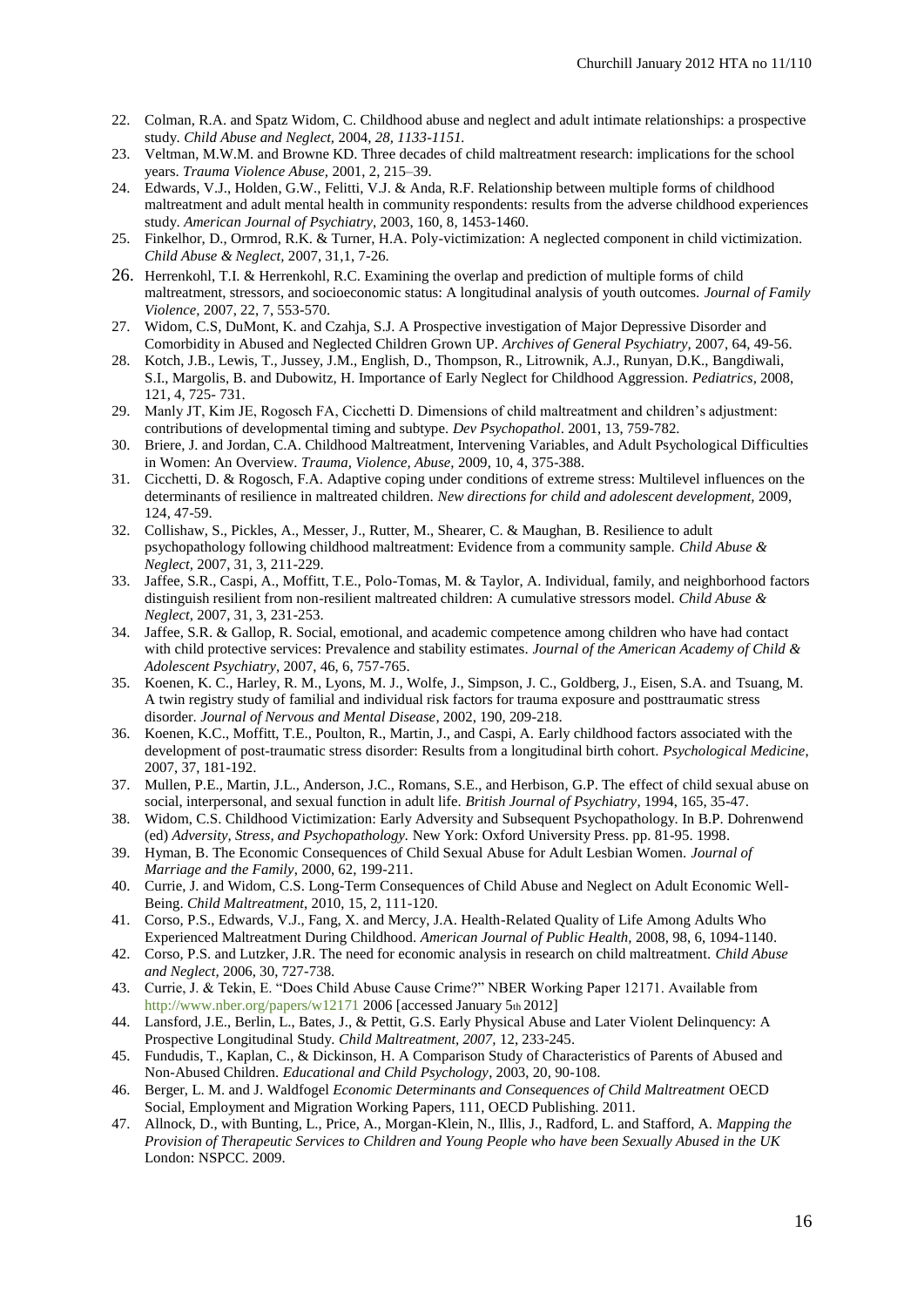- 48. Stafford, A., Morgan-Klen, and Kelly, S. *Mapping therapeutic services to children and young people who have been sexually abused. Services in Scotland. Summary Report.* Edinburgh: Univ of Edinburgh/NSPCC. 2009.
- 49. Radford, L., Aitken, R., Miller, P., Ellis, J., Roberts, J. and Firkic, A. *Meeting the needs of children living with domestic violence in London: Research report.* London: Refuge/NSPCC. 2011
- 50. Skowron, E. and Reinemann, D.H.S. Effectiveness of psychological interventions for child maltreatment: a meta-analysis. *Psychotherapy: Theory, Research and Practice, Training* 2005, 42, 1, 52-71.
- 51. Barlow J, Johnston I, Kendrick D, Polnay L, Stewart-Brown S. Individual and group-based parenting programmes for the treatment of physical child abuse and neglect. *Cochrane Database of Systematic Reviews* 2006, Issue 3. Art. No.: CD005463. DOI:10.1002/14651858.CD005463.pub2.
- 52. Turner W, Macdonald G, Dennis JA. Behavioural and cognitive behavioural training interventions for assisting foster carers in the management of difficult behaviour. *Cochrane Database of Systematic Reviews* 2007, Issue 1. Art. No.: CD003760. DOI:10.1002/14651858.CD003760.pub3.
- 53. Hetzel-Riggin, M.D., Brausch, A.M. and Montgomery, B.S. A meta-analytic investigation of therapy modality outcomes for sexually abused children and adolescents: An exploratory study. *Child Abuse and Neglect*, 2007, 31, 125-141.
- 54. Corcoran, J. and Pillai, V. A meta-Analysis of Parent-Involved Treatment for Child Sexual Abuse. *Research on Social Work Practice*, 2008, 18, 5, 453-464.
- 55. Silverman, W.K., Ortix, C.D. and Chockalingham, V. Evidence-based psychosocial treatments for children and adolescents exposed to traumatic events. *J. of Clin Child and Adol Psychology*, 2008, 37, 1, 156-183.
- 56. Macdonald G, Turner W. Treatment Foster Care for improving outcomes in children and young people. *Cochrane Database of Systematic Reviews* 2008, Issue 1. Art. No.: CD005649. DOI: 10.1002/14651858.CD005649.pub2.
- 57. Winokur M, Holtan A, Valentine D. Kinship care for the safety, permanency, and well-being of children removed from the home for maltreatment. *Cochrane Database of Systematic Reviews* 2009, Issue 1. Art. No.: CD006546. DOI:10.1002/14651858.CD006546.pub2.
- 58. de Medeiros Passarela, C., Mendes, D.D. and de Jesus Mari, J. A systematic review to study the efficacy of cognitive behavioral therapy for sexually abused children and adolescents with posttraumatic stress disorder. *Rev Psiq Clín.* 2010, 37, 2, 60-5.
- 59. Harvey, S.T. and Taylor, J.E. A meta-analysis of the effects of psychotherapy with sexually abused children. *Clinical Psychology Review*, 2010, 30, 517-535.
- 60. Trask, E.V., Walsh, K. and DiLillo, D. Treatment effects for common outcomes of child sexual abuse: A current meta-analysis. *Aggression and Violent Behavior*, 2011, 16, 6–19.
- 61. Macdonald G, Higgins JPT, Ramchandani P. Cognitive-behavioural interventions for children who have been sexually abused. *Cochrane Database of Systematic Reviews* 2006, Issue 4. Art. No.: CD001930. DOI: 10.1002/14651858.CD001930.pub2.
- 62. Gardner F, Bjornstad GJ, Ramchandani P, Tao X, Montgomery P. Family therapy for children who have been physically abused. *Cochrane Database of Systematic Reviews* 2009, Issue 2. Art. No.: CD007827. DOI: 10.1002/14651858.CD007827.
- 63. Christoffersen MN, Corcoran J, DePanfilis D, Daining C. Cognitive-behavioural therapy for parents who have physically abused their children. *Cochrane Database of Systematic Reviews* 2008, Issue 3. Art. No.: CD007329. DOI:10.1002/14651858.
- 64. Parker B, Turner W. Psychoanalytic/psychodynamic psychotherapy for children and adolescents who have been sexually abused. *Cochrane Database of Systematic Reviews* 2009, Issue 4. Art. No.: CD008162. DOI: 10.1002/14651858.CD008162.
- 65. Shlonsky A, Schumaker K, Cook C, Crampton D, Saini M, Backe-Hansen E, Kowalski K. Family Group Decision Making for children at risk of abuse and neglect. *Cochrane Database of Systematic Reviews* 2009, Issue 3. Art. No.: CD007984. DOI:10.1002/14651858.CD007984.
- 66. Bjornstad GJ, Ramchandani P, Montgomery P, Gardner F. Child-focused cognitive behavioural therapy for children who have been physically abused. *Cochrane Database of Systematic Reviews* 2009, Issue 2. Art. No.: CD007838. DOI:10.1002/14651858.CD007838.
- 67. Letourneau N, Dennis C-L, Giesbrecht G, Bhogal S. (forthcoming) Maternal sensitivity interventions for promoting parent-child attachment. Cochrane Database of Systematic Reviews.
- 68. Letourneau N, Dennis C-L, Giesbrecht G, Bhogal S. (forthcoming) Psychotherapeutic interventions to promote mother-child attachment. Cochrane Database of Systematic Reviews.
- 69. Bakermans-Kranenburg, M. J., Van IJzendoorn, M. H., and Juffer, F. Less is more: Meta-analysis of sensitivity and attachment interventions in early childhood. *Psychological Bulletin,* 2003, 129*,* 195–215.
- 70. Olds, D.L., Kitzman, H.J., Cole, R.E., Hanks, C.A., Arcoleo, K.J., Anson, E.A., Luckey, D.W., Knudtson, M.D., Charles R Henderson, C.R., Bondy, J. and Stevenson, A.J. Enduring effects of prenatal and infancy home visiting by nurses on maternal life course and government spending: follow-up of a randomized trial among children at age 12 years. *Archives of pediatrics & adolescent medicine*, 2010, 164, 5, 419-24.
- 71. McIntosh, E., Barlow, J., Davis, H. and Stewart-Brown, S. Economic evaluation of an intensive home visiting programme for vulnerable families: a cost-effectiveness analysis of a public health intervention *J Public Health,* 2009, 31, 3, 423-433.